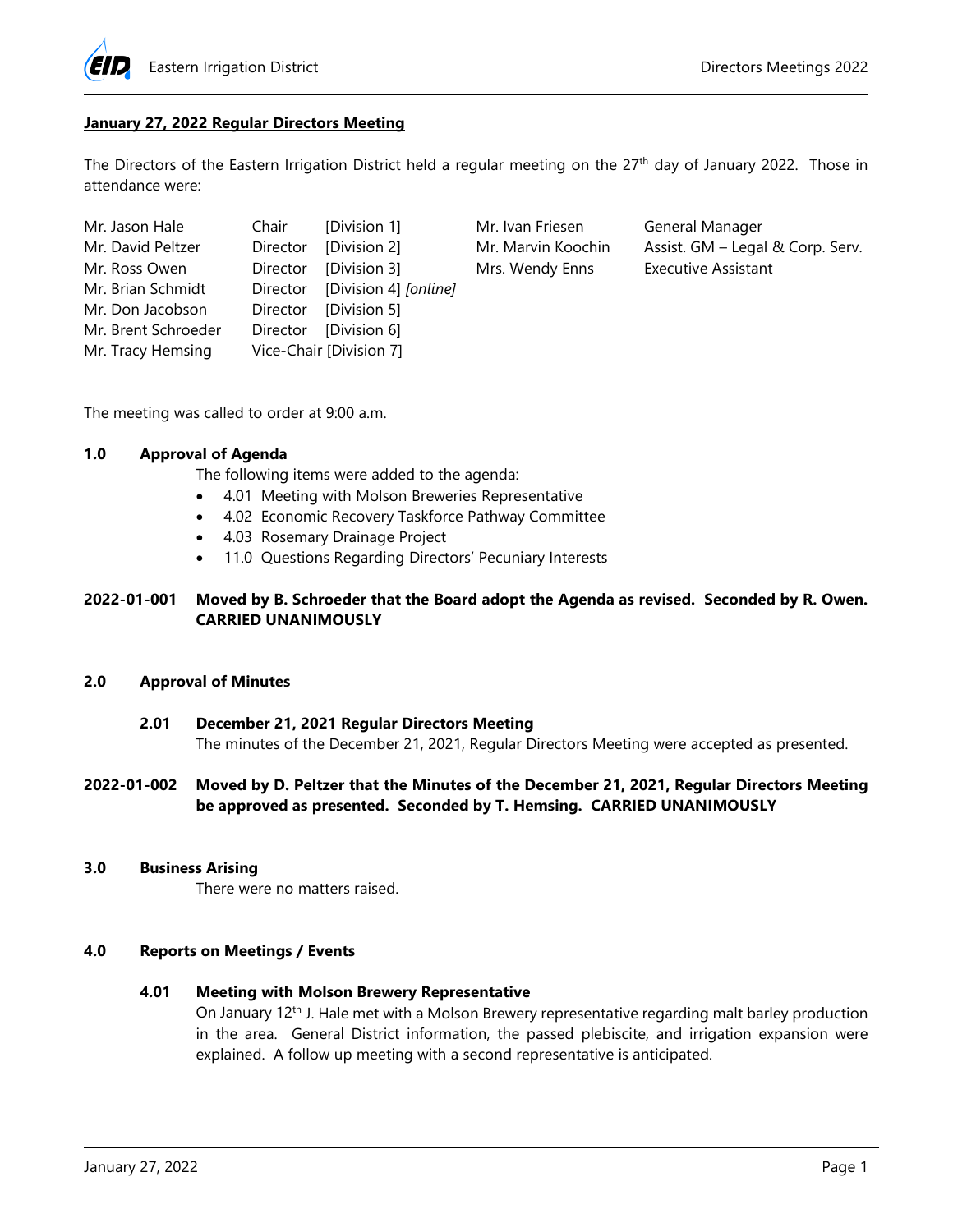#### **4.02 Economic Recovery Taskforce Pathway Committee**

T. Hemsing attended an ERT Pathway Committee meeting January 14th. Project planning, fundraising, and design continues. A request for proposals was posted and evaluations of proposals received will occur in February, with the selected plan to be awarded in early March. Key fundraising and project participants were mentioned; a firm commitment from the EID in the form of a memorandum of understanding or draft agreement is not required until the pathway project plans are complete.

#### **4.03 Rosemary Drainage Project**

D. Peltzer and R. Gagley toured the drainage project in the Rosemary area earlier in the month, and in particular parcels affected by the County's requirement for landowners to sign off on a 5m ROW. As follow up from the Joint City/County/EID Meeting held in December, I. Friesen will speak with the County.

[9:19 a.m. Ed Chapman and J. Latrace entered the meeting.]

#### **9:19 a.m. Meeting with the Auditor – Review of 2020/2021 Year End Statements**

Mr. Hale welcomed Ed Chapman, CPA, CA, of Bevan and Partners, Chartered Professional Accountants to the meeting. Mr. Chapman extended sincere appreciation to the staff for their cooperation, clarification, and assistance with the audit, especially since due to restrictions the audit team again worked offsite more than usual. A broad explanation of the audit process was given to Directors, noting that even though staffing was assigned differently, internal controls and practices were continuous. Mr. Chapman summarized the Statement of Financial Position, Statement of Operations & Changes in Fund Balances, Statement of Cash Flows, and Notes to the Financial Statements. It was reported that the District's financial records were found to be in order, with all inspected records to have been presented fairly, with no concerns regarding internal controls or practices. A Director requested to include annual amounts in the report for District land sales and land purchases. Information in this regard is tracked and will be included in future Annual Report Books either as an additional line item, note, or comment in the report.

# **2022-01-003 Moved by T. Hemsing that the Independent Auditor's Report be accepted and that the District's audited financial statements for the period ended September 30, 2021, be approved as presented. Seconded by B. Schmidt. CARRIED UNANIMOUSLY**

In support of the Audit Report, the Audit Findings, Management Responsibility, and Client Representation letters were presented and reviewed.

## **2022-01-004 Moved by B. Schroeder that the audit findings letter dated January 27, 2022, be accepted, executed and returned to the auditor. Seconded by D. Peltzer. CARRIED UNANIMOUSLY**

Mr. Chapman was thanked for the thorough work done on the audit. Mr. Chapman offered the availability to meet with the Board during the audit process, or at any other time.

[10:07 a.m. E. Chapman exited the meeting.]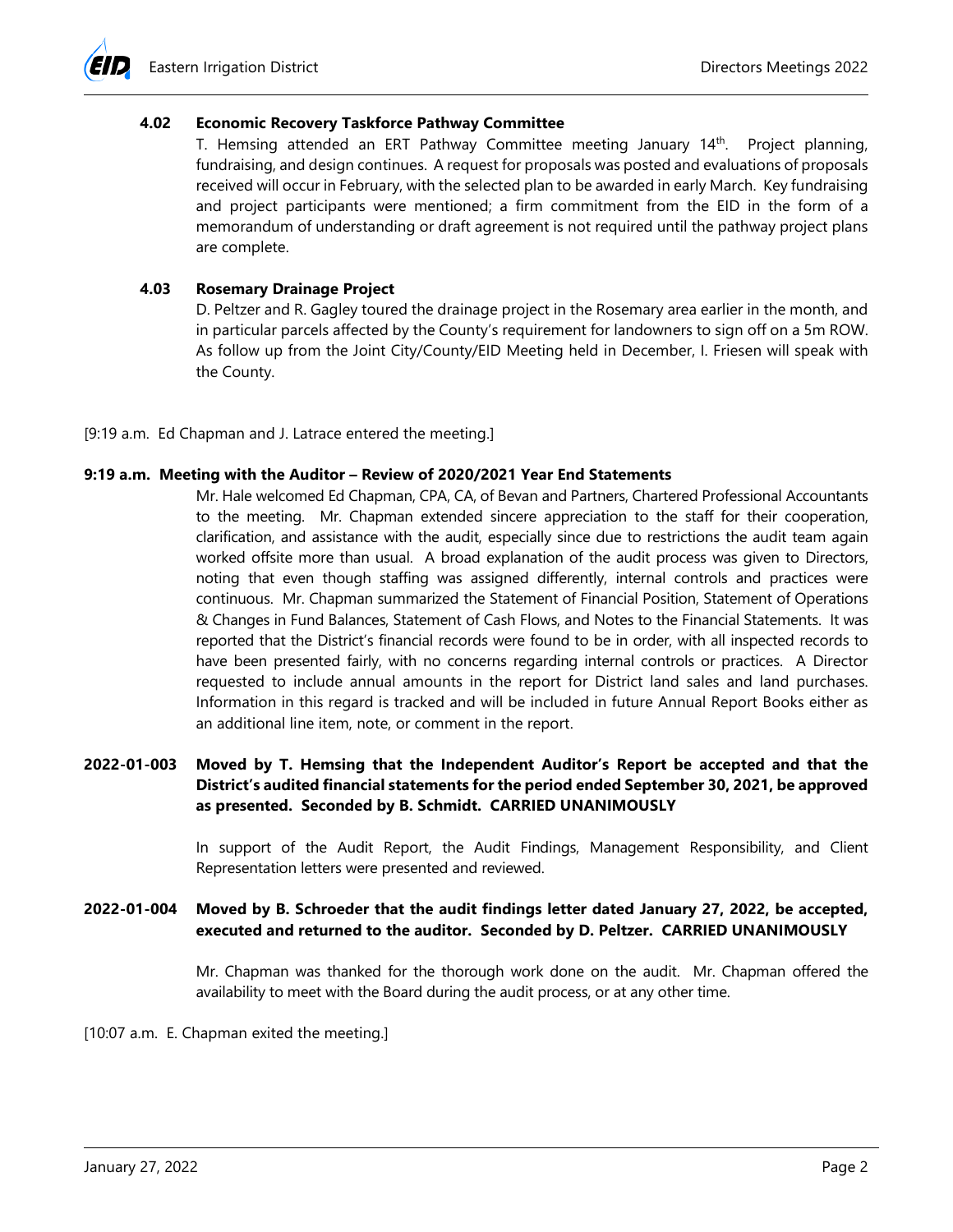

#### **5.0 Financial Report**

J. Latrace presented the following Financial Report.

#### **5.01 1st Quarter Investment Report to December 31, 2021**

The book value of the District's investments plus bank account balances at December 31, 2021 was \$2,675,136 or 2.4% less than the book value at September 30, 2021. The decrease in cash is due mainly to capital purchases and timing of oil and gas receipts.

| 1st QUARTER INVESTMENT REPORT                  |                |                  |  |  |
|------------------------------------------------|----------------|------------------|--|--|
| <b>Investment</b>                              | <b>Matured</b> | <b>Purchased</b> |  |  |
| EID - Short Term                               |                |                  |  |  |
| EID - Long Term                                |                | \$2,160,000      |  |  |
| Bassano Dam / Emergency Spillway - Short Term  |                |                  |  |  |
| Irrigation Rehabilitation Program - Short Term |                |                  |  |  |
| Partners in Habitat Development - Short Term   |                |                  |  |  |

## **2022-01-005 Moved by R. Owen that the Board approve the 1st Quarter Investment Report to December 31, 2021, as presented. Seconded by B. Schroeder. CARRIED UNANIMOUSLY**

**5.02 1st Quarter Accounts Receivable Report to December 31, 2021**

A variety of accounts were detailed, and questions answered by Admin.

## **2022-01-006 Moved by R. Owen that the Board approve the 1st Quarter Accounts Receivable Report to December 31, 2021, as presented. Seconded by D. Jacobson. CARRIED UNANIMOUSLY**

#### **5.03 Financial Statements to December 31, 2021**

The financial statements to December 31, 2021, were reviewed, noting the following overall:

- YTD revenues total about \$11.35 million and are showing over YTD budget. Oil & Gas, EIDNet, and Powerlines are ahead of the budget while remaining revenues are below the budget, as expected.
- YTD net operating expenses total about \$7.25 million and are well below YTD budget, which is expected at this time of year.
- YTD potential transfer to the Irrigation Works Fund is about \$4.1 million.
- A number of questions were responded to by Administration and Mr. Latrace.

# **2022-01-007 Moved by B. Schroeder that the Board approve the Financial Statements to December 31, 2021, as presented. Seconded by R. Owen. CARRIED UNANIMOUSLY**

 $[10:31$  a.m.  $-10:40$  a.m. Short break; J. Latrace exited the meeting.]

## **6.0 Legal & Corporate Services**

M. Koochin presented the following Legal and Corporate Services Report.

#### **6.01 2022 Remuneration Bylaw #956**

The Remuneration Bylaw was presented for annual review, with the mileage rate being proposed to increase from \$.59 to \$.62. Directors opted to not increase per diems nor meal allowances and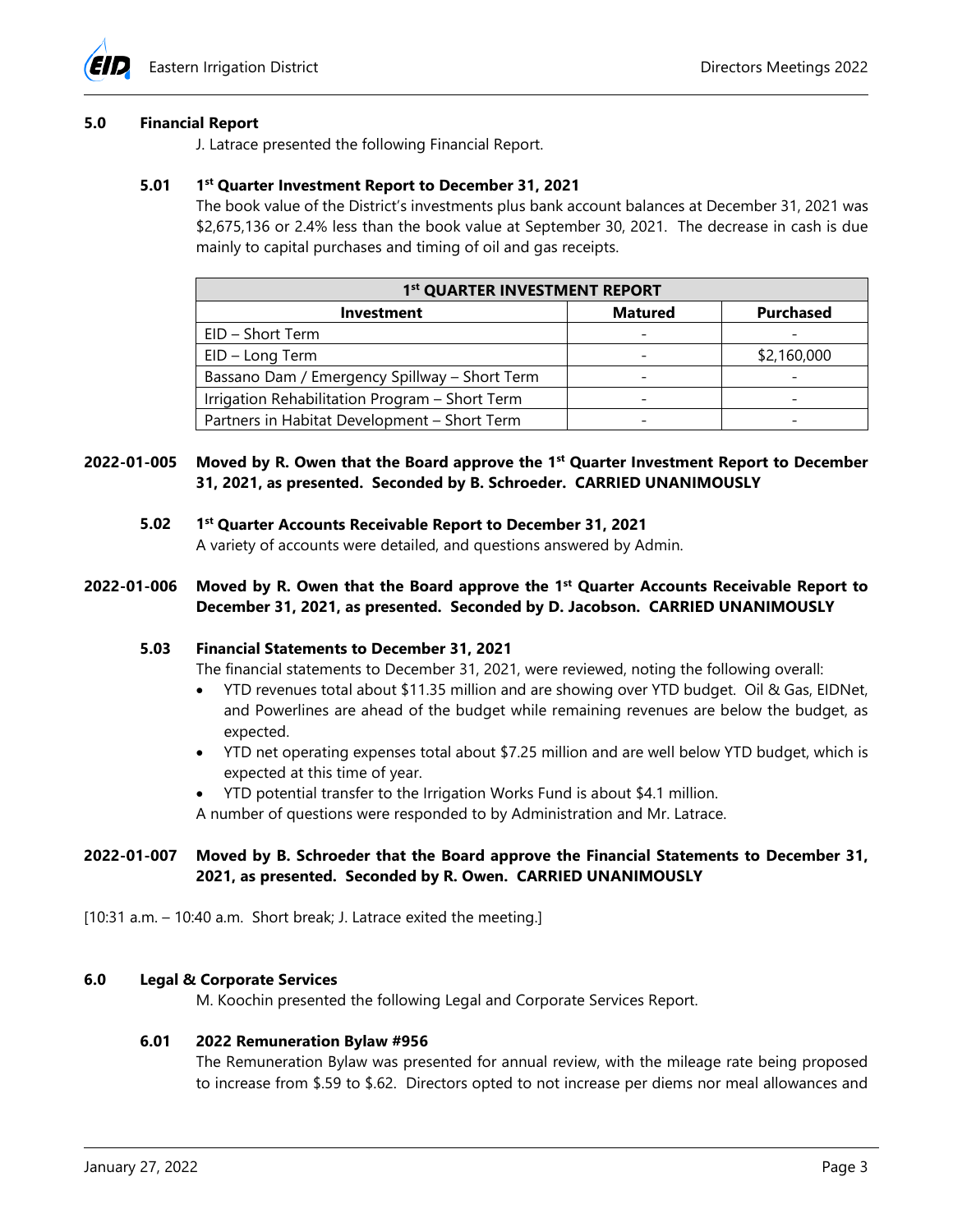confirmed that they are to continue tracking the time meeting with water users, attending meetings and events, touring projects with staff, etc., and claim accordingly.

- **2022-01-008 Moved by D. Peltzer that Bylaw #956 (2022), be introduced and read the first time this 27th day of January 2022. Seconded by D. Jacobson. CARRIED UNANIMOUSLY**
- **2022-01-009 Moved by R. Owen that the Board read and approve Bylaw #956 (2022) the second time this 27th day of January 2022. Seconded by B. Schroeder. CARRIED UNANIMOUSLY**
- **2022-01-010 Moved by D. Peltzer that with all Directors being present, consent be granted to give third reading to Bylaw #956 (2022) this 27th day of January 2022. Seconded by R. Owen. CARRIED UNANIMOUSLY**
- **2022-01-011 Moved by B. Schmidt that Bylaw #956 (2022), being a Bylaw of the Eastern Irrigation District to Establish the Rate of Remuneration and Expenses for Directors, be read the third time and finally passed. Seconded by T. Hemsing. CARRIED UNANIMOUSLY.**

## **6.02 2022 Rates Bylaw #957**

The 2022 Rate Bylaw was presented for review. Except for new supplemental water delivery surcharges, the rates remain unchanged from last year. This year's bylaw includes new supplemental water delivery surcharges for deliveries of water up to an additional 4" in excess of the current 24" maximum in order for an irrigator to complete irrigating his/her crop for the irrigation season and as referenced in the Maximum Water Delivery Bylaw. The new water delivery surcharges are as follows:

- \$20/inch/acre for initial 1 inch of water
- \$30/inch/acre for the 2<sup>nd</sup> inch of water
- $\bullet$  \$40/inch/acre for the 3<sup>rd</sup> inch of water
- \$80/inch/acre for the  $4<sup>th</sup>$  inch of water.

# **2022-01-012 Moved by T. Hemsing that Bylaw #957 (2022), be introduced and read the first time this 27th day of January 2022. Seconded by B. Schroeder. CARRIED UNANIMOUSLY**

The following changes to the proposed bylaw were approved to allow the bylaw to stand without having to make corresponding future administrative bylaw revisions in the event there are simply changes made to the 24" annual water delivery maximum expressly referenced within the Maximum Water Delivery Bylaw.

# **2022-01-013 Moved by D. Peltzer that section 10.0 of Bylaw #957 (2022) be revised by replacing "24 inches of water" with:**

• **"the District's maximum amount of water per irrigation season per acre that may be delivered by the District as set out in the District's bylaw governing the maximum amount of water that may be delivered by the District,"**

**and replacing "24 inches" with:**

• **"the District's maximum".**

**Seconded by R. Owen. CARRIED UNANIMOUSLY**

**2022-01-014 Moved by B. Schmidt that the Board read and approve revised Bylaw #957 (2022) the second time this 27th day of January 2022. Seconded by B. Schroeder. CARRIED UNANIMOUSLY**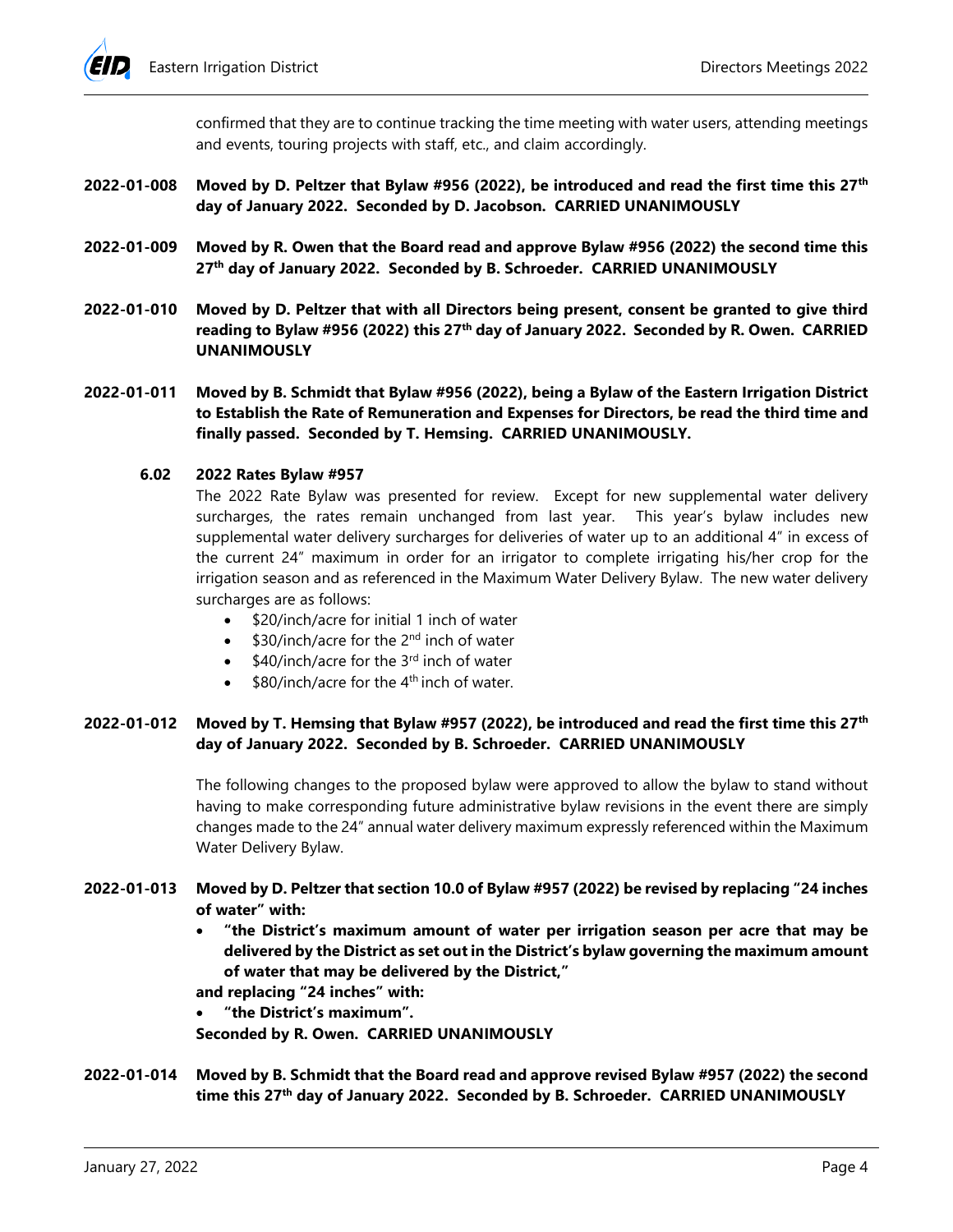- **2022-01-015 Moved by R. Owen that with all Directors being present, consent be granted to give third**  reading to revised Bylaw #957 (2022) this 27<sup>th</sup> day of January 2022. Seconded by D. Peltzer. **CARRIED UNANIMOUSLY**
- **2022-01-016 Moved by T. Hemsing that revised Bylaw #957 (2022), being a Bylaw of the Eastern Irrigation District to Set the Annual Agreement Rates, Irrigation Rate, Terminable Agreement Rate, Minimum Amount Payable, Surcharge, Discount, and Penalty on Unpaid Amounts, be read the third time and finally passed. Seconded by D. Jacobson. CARRIED UNANIMOUSLY**

The 2022 Rates Bylaw can be viewed in its entirety on the District's website.

## **6.03 2022 Fees Bylaw #958**

The 2022 Fees Bylaw was presented for review. The Bylaw is based on the calculated cost for the delivery of water. Depending on the type of water conveyance or agreement, the fees are either based on a percentage of this cost or will have a flat fee assigned and may include charges for additional water over a typical set amount. For 2022, the fees are generally increasing approximately 2.5% over last year. The changes in the fees reflect the cost increases associated with operating and maintaining the water delivery system.

- **2022-01-017 Moved by B. Schroeder that Bylaw #958 (2022), be introduced and read the first time this 27th day of January 2022. Seconded by R. Owen. CARRIED UNANIMOUSLY**
- **2022-01-018 Moved by B. Schmidt that the Board read and approve Bylaw #958 (2022) the second time this 27th day of January 2022. Seconded by D. Jacobson. CARRIED UNANIMOUSLY**
- **2022-01-019 Moved by D. Peltzer that with all Directors being present, consent be granted to give third**  reading to Bylaw #958 (2022) this 27<sup>th</sup> day of January 2022. Seconded by T. Hemsing. **CARRIED UNANIMOUSLY**
- **2022-01-020 Moved by B. Schroeder that Bylaw #958 (2022), being a Bylaw of the Eastern Irrigation District to Set the Fees for Household Purposes Agreements, Water Conveyance Agreements, Rural Water Use Agreements, and Other Purposes Agreements, and to Set the Discount and Penalty Rates Applicable to those Agreements, be read the third time and finally passed. Seconded by R. Owen. CARRIED UNANIMOUSLY**

The 2022 Fees Bylaw can be viewed in its entirety on the District's website.

#### **6.04 Maximum Water Delivery Bylaw #959**

The Maximum Water Delivery Bylaw was presented for review. The Bylaw allows the District to govern the amounts of water which may be delivered for irrigation purposes and for any other purpose. The proposed new bylaw includes an additional clause and a note in the drought plan guidelines to accommodate supplemental water deliveries of up to 4" of water in excess of the annual maximum delivery in order to help an irrigator complete irrigating his/her crop for the irrigation season. A number of questions were responded to by Admin.

## **2022-01-021 Moved by R. Owen that Bylaw #959 (2022), be introduced and read the first time this 27th day of January 2022. Seconded by T. Hemsing. CARRIED UNANIMOUSLY**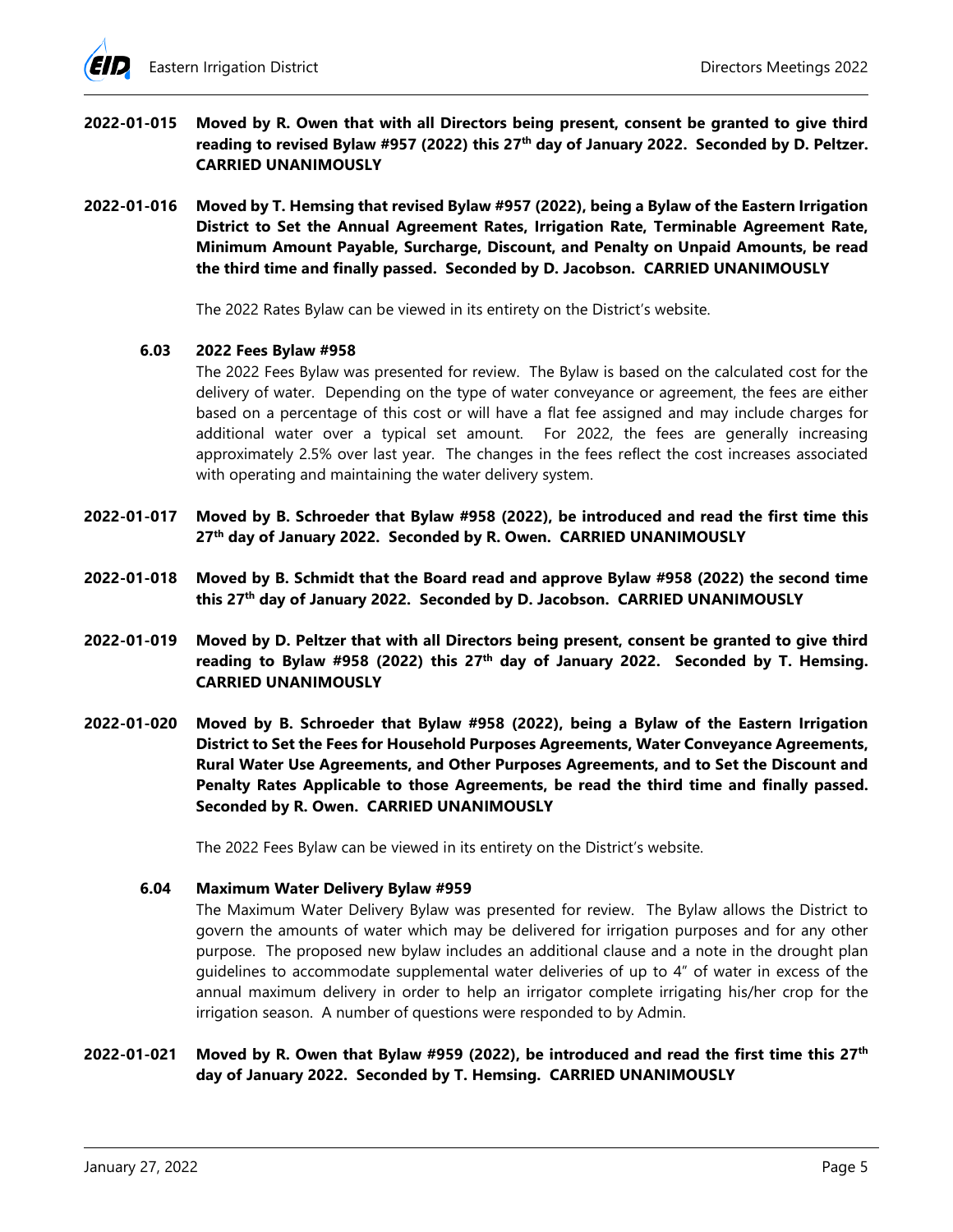

- **2022-01-022 Moved by D. Peltzer that the Board read and approve Bylaw #959 (2022) the second time this 27th day of January 2022. Seconded by B. Schmidt. CARRIED UNANIMOUSLY**
- **2022-01-023 Moved by B. Schroeder that with all Directors being present, consent be granted to give third**  reading to Bylaw #959 (2022) this 27<sup>th</sup> day of January 2022. Seconded by D. Jacobson. **CARRIED UNANIMOUSLY**
- **2022-01-024 Moved by T. Hemsing that Bylaw #959 (2022), being a Bylaw of the Eastern Irrigation District to Govern the Maximum Amount of Water that may be Delivered for Irrigation Purposes and for any Other Purpose, be read the third time and finally passed. Seconded by R. Owen. CARRIED UNANIMOUSLY**

The Maximum Water Delivery Bylaw can be viewed in its entirety on the District's website.

[11:07 a.m. R. Moen entered the meeting.]

#### **7.0 EIDNet**

#### **7.01 Monthly Report**

There have been no major issues since the last report. Splicing and testing of the fibre for the Phase 1 project has been completed and the fibre is live. The moratorium for upgrades and new installs in the Rosemary and Duchess areas has been lifted and customers are being contacted. Testing for the fibre mesh pilots continues in the villages of Rosemary and Duchess, with very positive results.

| <b>EIDNET QUARTERLY REPORT to December 31, 2021</b> |                          |  |  |
|-----------------------------------------------------|--------------------------|--|--|
| <b>EIDNet Accounts</b>                              | <b>Current Customers</b> |  |  |
| Legacy Residential Accounts                         | 44                       |  |  |
| <b>Residential Accounts</b>                         | 1.699                    |  |  |
| <b>Business Accounts</b>                            | 48                       |  |  |
| <b>EID Automation</b>                               |                          |  |  |
| Total                                               | 1.796                    |  |  |

[11:15 a.m. R. Moen exited the meeting; R. Gagley, J. Kabut, R. Summach, and B. Kroschel entered.]

#### **8.0 Operations**

#### **8.01 Snowpack Report**

Mr. Friesen identified the status of the various snowpack pillows that are monitored and feed the Bow River (Skoki, Sunshine, Three Isle Lake, Little Elbow, Mount Odlum, and Lost). All sites are currently tracking well above the upper quartile.

#### **9.0 Engineering**

R. Gagley presented the following Engineering report.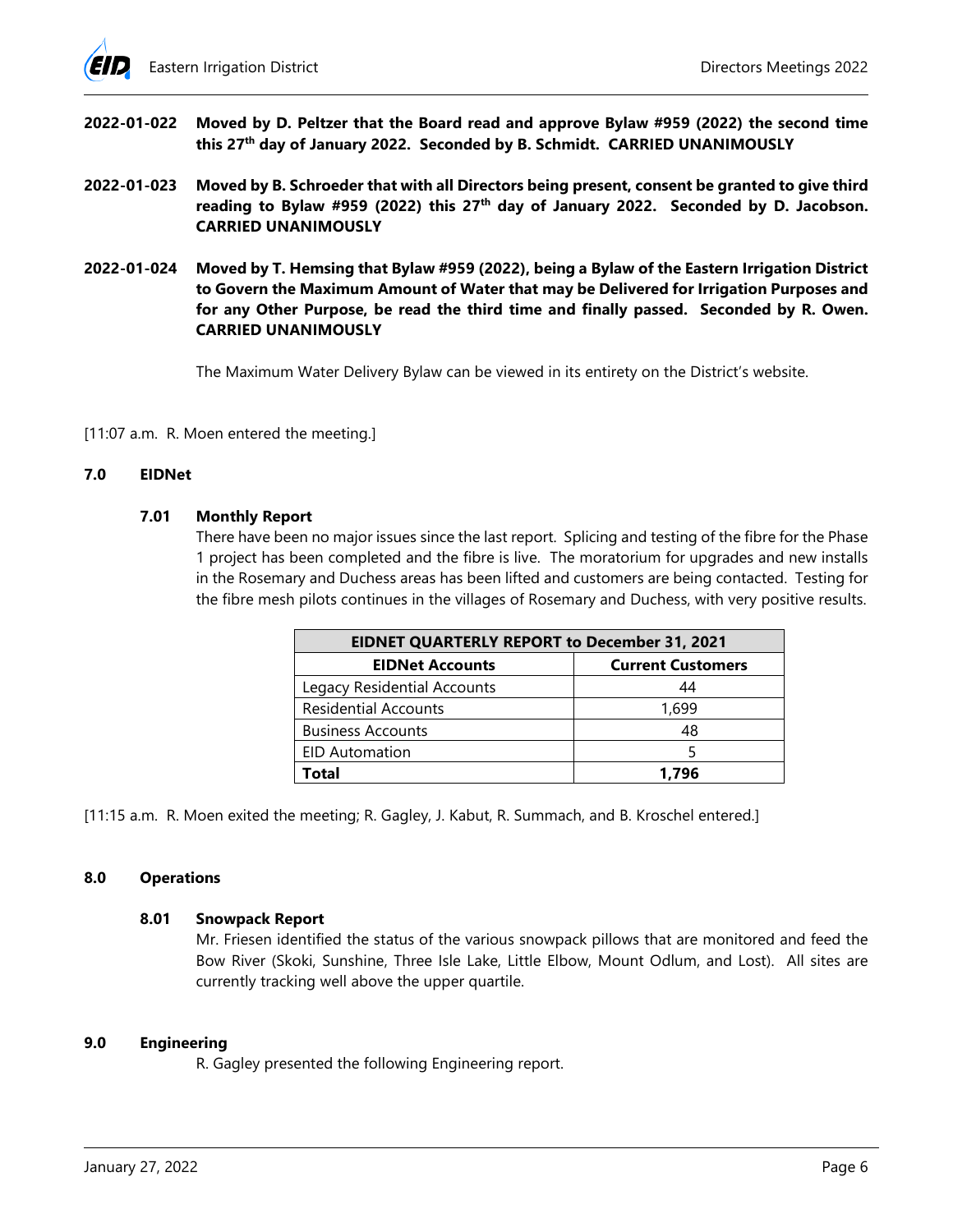# **9.01 Project Status**

Originally the northern crew was to start the installation of the 12 Springhill project on January 4th; unfortunately, because of the extreme cold neither of the crews were able to work. Work recommenced January  $7<sup>th</sup>$  and has been progressing well.

| <b>EID CAPITAL CONSTRUCTION PROJECTS</b> |                                                                                   |  |  |
|------------------------------------------|-----------------------------------------------------------------------------------|--|--|
| <b>Project</b>                           | <b>Status</b>                                                                     |  |  |
| <b>EARTHWORKS</b>                        |                                                                                   |  |  |
| West Bantry Canal - Phase 2              | - 50% complete                                                                    |  |  |
| 02 Bow Slope                             | - interim work complete                                                           |  |  |
| <b>PIPELINE</b>                          |                                                                                   |  |  |
| <b>Scott Pipeline</b>                    | - 35% complete                                                                    |  |  |
| 08-B Springhill                          | - surveyed, approved, detailed design complete, ROW signed,<br>will begin in 2022 |  |  |
| 12 Springhill                            | - 40% complete                                                                    |  |  |
| 13-H West Bantry                         | - surveyed, approved, detailed design complete, ROW signed,<br>will begin in 2022 |  |  |
| <b>IRP PROJECTS</b>                      |                                                                                   |  |  |
| <b>Project</b>                           | <b>Status</b>                                                                     |  |  |
| <b>EARTHWORKS</b>                        |                                                                                   |  |  |
| <b>Bow Slope Canal</b>                   | - surveyed, approved, detailed design complete, ROW signed                        |  |  |

## **9.02 Preliminary Project Discussion – 16 Springhill Pipeline**

J. Kabut presented a high-level synopsis of the 16 Springhill Pipeline rehab project. The project is located at the NW end of Rock Lake Reservoir, and it is being proposed to install a 13.7 km gravity pipeline to come off the Springhill Canal, pick up existing deliveries, and tie into the existing 14, 15, and 16 Springhill systems. The main section of the pipeline would consist of twin 60" pipes for the first half of the pipeline, then merging into a single 60" line, serving 7,206 acres. The purpose of the rehabilitation is to retain spill in the reservoir, eliminate a check structure, and discontinue the practice of dragging and chemically treating the canal. Increased costs for pipe and materials now have the project estimated at \$18,000,000. A number of questions were answered by Staff and Admin. This project will be brought back to the Board within the next month or two for a follow up discussion to get confirmation of direction.

## **9.03 Preliminary Project Discussion – Secondary C North Branch Pipeline**

J. Kabut presented a high-level synopsis of the Secondary C North Branch Pipeline project, located at the south end of Crawling Valley Reservoir. A proposed 6.3 km pipeline would pick up existing deliveries off the North Branch Canal and tie into the Secondary C North Branch pipeline. Twin 60" pipe would be installed for the first half of the project, merging into a single 60" line, supplying 7,539 acres. The purpose of the rehabilitation is to retain spill in the reservoir, eliminate 2 check structures, and eliminate a rock weir. Increased costs for pipe and materials now have the project estimated at \$12,000,000. A number of questions were answered by Staff and Admin. This project will be brought back to the Board within the next month or two for a follow up discussion to get confirmation of direction.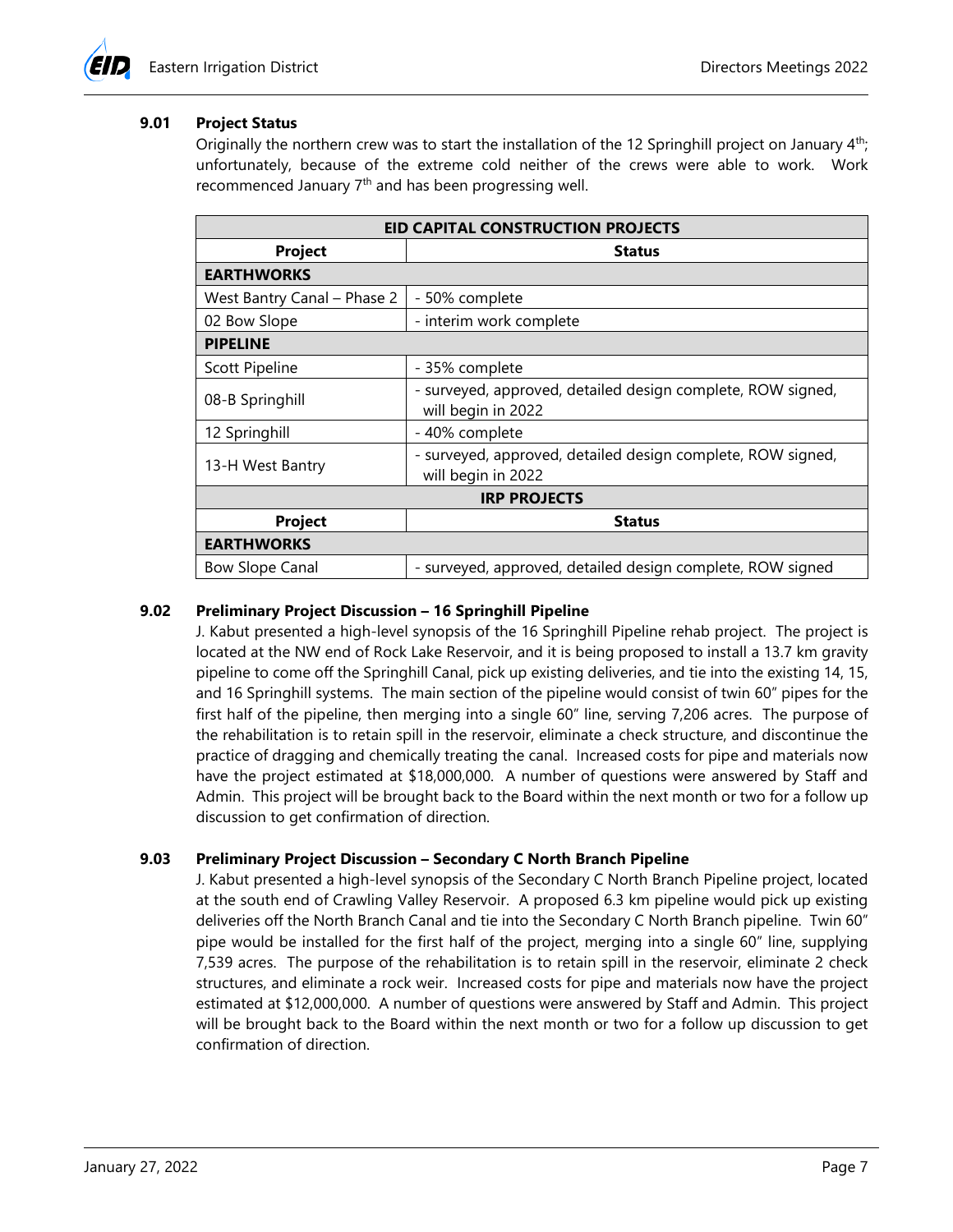#### **9.04 Preliminary Project Discussion – One Tree Pipeline**

R. Summach presented a high-level synopsis of the One Tree Pipeline project, beginning at the north end of the One Tree Reservoir and ending south of Millicent. It is being proposed to install a 10.2 km pipeline, tying into numerous existing laterals. Twin 54" pipe will begin the project, with the line west of the road running approximately 2/3 of the project, and the line east of the road running the full length of the project. The purpose of the rehabilitation is to eliminate spill, 7 structures, 7 screen cleaners, and the necessity to chemically treat the canal. Increased costs for pipe and materials now have the project estimated at \$19,000,000. A number of questions were answered by Staff and Admin. This project will be brought back to the Board within the next month or two for a follow up discussion to get confirmation of direction.

[12:02 p.m. – 12:40 p.m. Lunch break; J. Kabut and R. Summach exited the meeting.]

#### **9.05 Capital Assets Charges Bylaw #960**

The Capital Assets Charges Bylaw was presented for review with added clarity and a proposal to decrease the irrigation works cost-share percentage to be similar to other District cost-share grants available to water users. Capital asset charges remain unchanged from the previous bylaw. The proposed revisions were discussed by Directors.

- **2022-01-025 Moved by D. Peltzer that for proposed Bylaw #960 (2022), the values for clause 5.0(b) be completed to read:**
	- **"…50% of the cost of eligible irrigation works to a maximum value equal to 10% of the applicable capital assets charge…";**

**and that Bylaw #960 (2022), be introduced and read the first time this 27th day of January 2022. Seconded by R. Owen. CARRIED UNANIMOUSLY**

- **2022-01-026 Moved by B. Schroeder that the Board read and approve Bylaw #960 (2022) the second time this 27th day of January 2022. Seconded by T. Hemsing. CARRIED UNANIMOUSLY**
- **2022-01-027 Moved by R. Owen that with all Directors being present, consent be granted to give third reading to Bylaw #960 (2022) this 27th day of January 2022. Seconded by B. Schmidt. CARRIED UNANIMOUSLY**
- **2022-01-028 Moved by R. Owen that Bylaw #960 (2022), being a Bylaw of the Eastern Irrigation District to Impose a Capital Assets Charge on Parcels that have Irrigation Acres Added to the Assessment Roll, be read the third time and finally passed. Seconded by B. Schroeder. CARRIED UNANIMOUSLY**

The Capital Assets Charges Bylaw can be viewed in its entirety on the District's website. The decreased cost-share will apply to irrigation development applications that have yet to be approved; applications already approved will continue under the past bylaw.

# **9.06 Contribution Towards Special Infrastructure Policy**

The Contribution Towards Special Infrastructure Policy aids in the evaluation of converting terminable acres to irrigation acres and allows for a cost-share with the District for the required infrastructure. A revised Policy was presented for review that decreases the infrastructure costshare percentage to be similar to other District cost-share grants.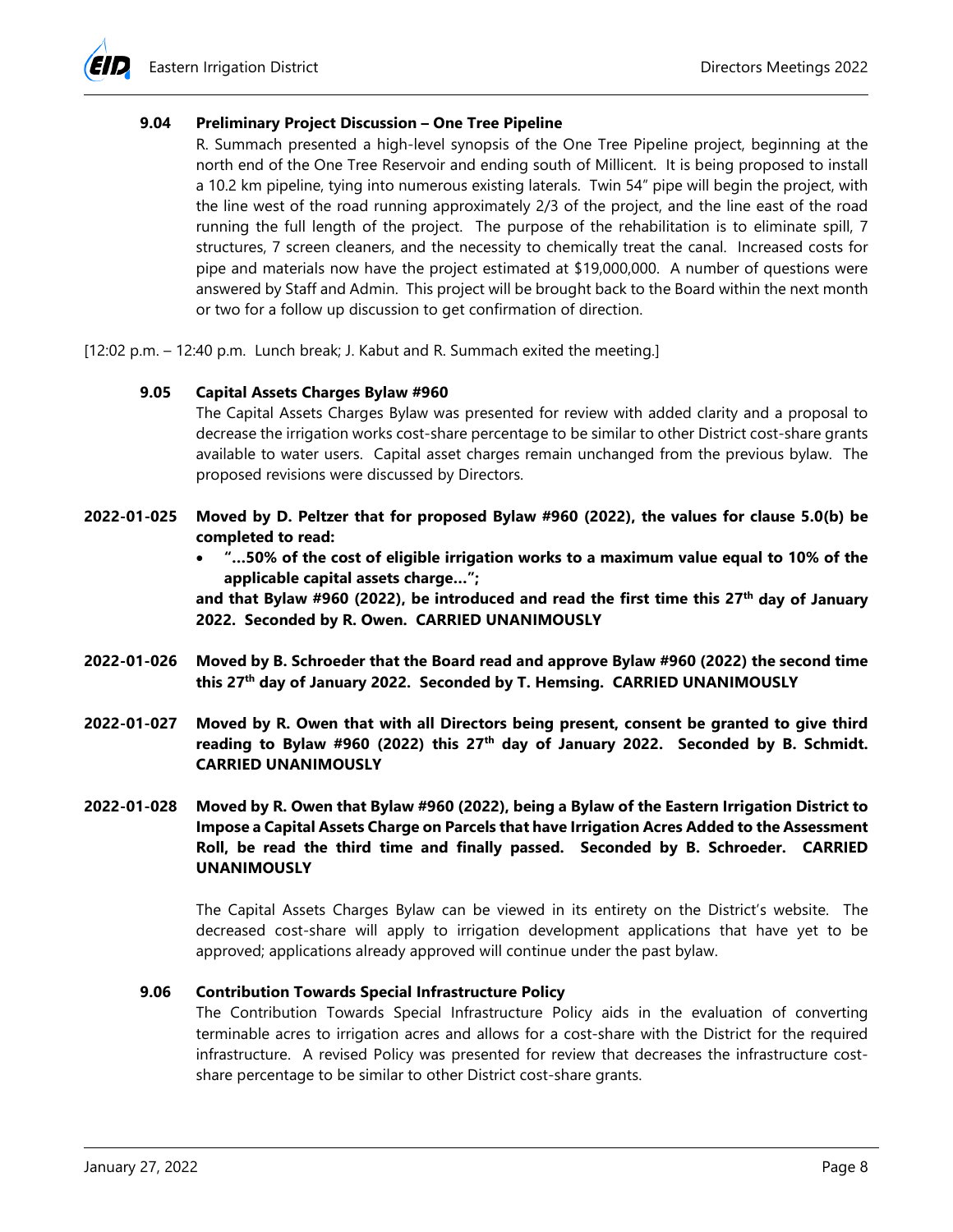

## **2022-01-029 Moved by T. Hemsing that the Contribution Towards Special Infrastructure Policy be revised as presented. Seconded by B. Schmidt. CARRIED UNANIMOUSLY**

#### **9.07 Infrastructure Cost-Savings Grant Policy**

The Infrastructure Cost-Savings Grant Policy applies to landowners affected by District rehab projects and allows for grants to those that improve their method of irrigation to pivot, or to those that change the location of their delivery, and it saves the District money or improves the landowner's farm operations. Clarity was added to the policy that a grant request must be submitted while the rehab project is still in the design stage.

## **2022-01-030 Moved by D. Peltzer that the Infrastructure Cost-Savings Grant Policy be revised as presented. Seconded by R. Owen. CARRIED UNANIMOUSLY**

The Infrastructure Cost-Savings Grant Policy can be viewed in its entirety on the District's website.

#### **9.08 Canal and Pipeline Rehabilitation Policy**

The Canal and Pipeline Rehabilitation Policy is a comprehensive policy which establishes guidelines for design and construction. Revisions to this policy were to increase the costs for additional farm turnouts, add clarity that additional Rural Water Use or Household turnouts are at the full cost to the landowner, and increase some amounts payable to landowners for construction and permanent easements.

## **2022-01-031 Moved by R. Owen that the Canal and Pipeline Rehabilitation Policy be revised as presented. Seconded by B. Schroeder. CARRIED UNANIMOUSLY**

[1:01 p.m. S. Connauton entered the meeting.]

#### **9.09 Farm Improvement Policy**

The Farm Improvement Policy addresses on-farm developments that improve the irrigation farm operation and improves the District's infrastructure or saves a significant amount of water. Wording clarity was proposed and discussed concerning acres ineligible for grants and providing and hauling backfill material for pivot crossings. In addition, the maximum District contribution cost-share amount in section 10.0 for on-farm work to accommodate more efficient irrigation was increased to \$15,000.

## **2022-01-032 Moved by B. Schroeder that the Farm Improvement Policy be revised as presented. Seconded by D. Peltzer. CARRIED UNANIMOUSLY**

The Farm Improvement Policy can be viewed in its entirety on the District's website.

[1:17 p.m. R. Gagley and B. Kroschel exited the meeting.]

## **10.0 Lands**

#### **10.01 Assessment, Water & Lands**

S. Connauton presented the following Assessment, Water & Lands Report.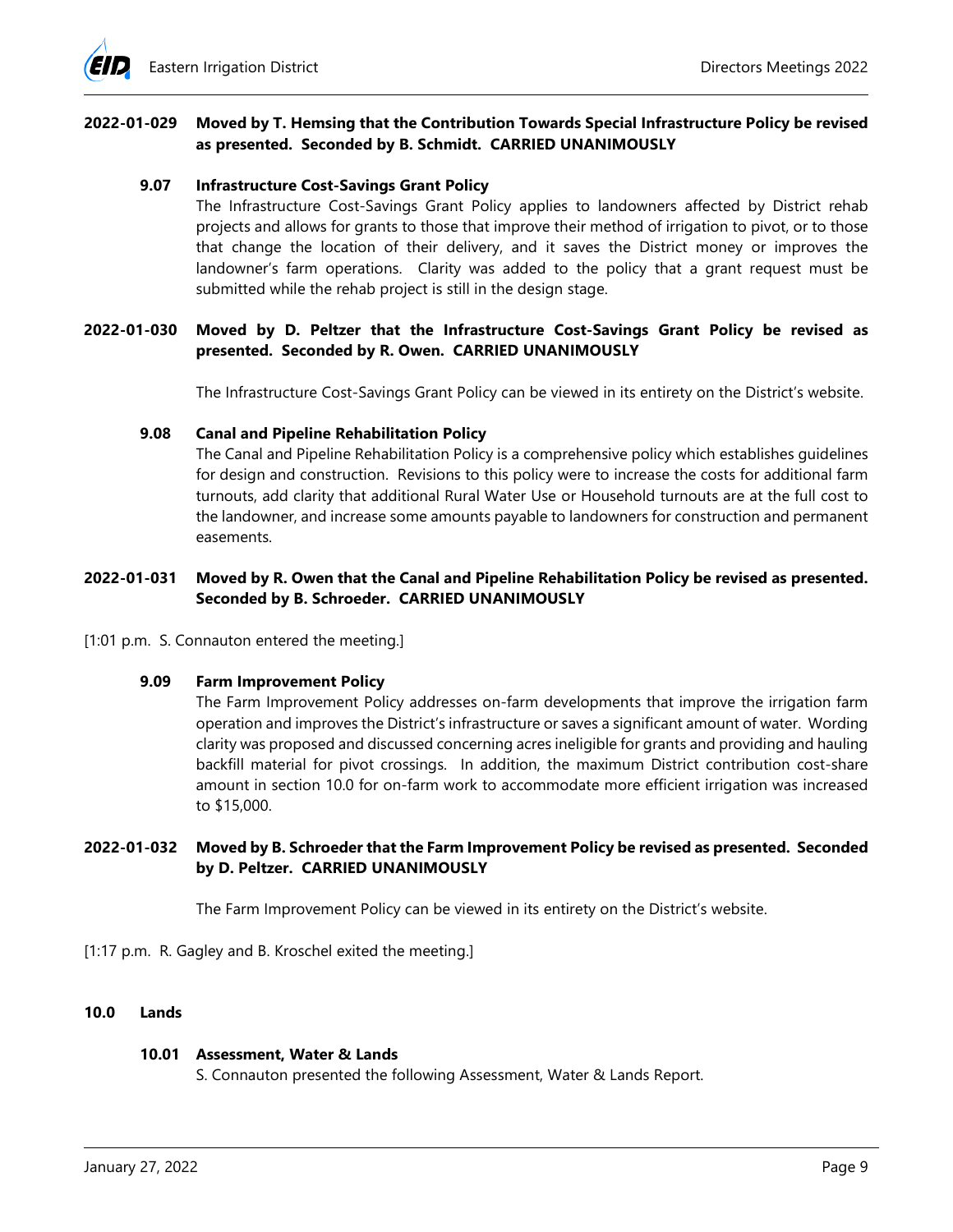# **10.01.1 Assessment Report to December 31, 2021**

The Assessment Report for the period of October 1, 2021, to December 31, 2021 was presented, summarized as follows.

| EID WATER ROLL to December 31, 2021                                                                                                |                            |                            |                            |                          |         |
|------------------------------------------------------------------------------------------------------------------------------------|----------------------------|----------------------------|----------------------------|--------------------------|---------|
| <b>Acres on the Water Roll</b>                                                                                                     | <b>Irrigation</b><br>Acres | <b>Terminable</b><br>Acres | Annual<br><b>Agreement</b> | <b>5R Soils</b><br>Acres | Total   |
| October 1, 2021                                                                                                                    | 306,119                    | 3,553                      |                            | 117                      | 309,789 |
| December 31, 2021                                                                                                                  | 306,152                    | 3,553                      |                            | 117                      | 309,822 |
| Net increase                                                                                                                       | 33                         | $\langle 0 \rangle$        | $\langle 0 \rangle$        |                          | 33      |
| <b>Irrigation Acres Removed from the Water Roll</b><br>(acres sold back for new subdivisions or part of Farm Improvement)          |                            |                            |                            | < 0                      |         |
| <b>Irrigation Acres Added to the Water Roll</b><br>(acres purchased through Irrigation Dev. App. or Farm Improvement efficiencies) |                            |                            |                            | 33                       |         |
| Terminable Acres Converted to Irrigation Acres                                                                                     |                            |                            |                            |                          |         |
| Terminable Acres Canceled                                                                                                          |                            |                            |                            |                          |         |

| <b>CAPITAL ASSETS REVENUE REPORT to December 31, 2021</b> |                                       |                                     |  |
|-----------------------------------------------------------|---------------------------------------|-------------------------------------|--|
|                                                           | 1 <sup>st</sup> Quarter [Oct-Nov-Dec] | <b>Cumulative</b> [2021 to present] |  |
| Irrigation Acre Purchases                                 | \$28,100                              | \$2,831,650                         |  |
| <b>Terminable Acre Conversions</b>                        |                                       |                                     |  |
| <b>Annual Agreements</b>                                  |                                       |                                     |  |
| 5R Soil Agreements                                        |                                       | 51,500                              |  |
| Totals                                                    | \$28,100                              | \$2,883,150                         |  |

## **10.01.2 Farm Improvement Grant Applications and Increases in Irrigation Acres Applications**

## **10.01.2.1 Budget Report**

| <b>FARM IMPROVEMENT GRANT BUDGET - MONTHLY REPORT</b>    |                          |          |  |  |
|----------------------------------------------------------|--------------------------|----------|--|--|
| 2022 Farm Improvement Grant Budget as of October 1, 2021 | \$1,000,000              |          |  |  |
| 50/50 Cost-Shares                                        |                          |          |  |  |
| Paid                                                     | $\,<\,$                  | 8,932 >  |  |  |
| To be Completed                                          | $\overline{\phantom{a}}$ | 41,068 > |  |  |
| Require Approval                                         | $\overline{\phantom{a}}$ | 19,555 > |  |  |
| <b>Farm Improvement Grants</b>                           |                          |          |  |  |
| October through December (approved and paid)             | $\prec$                  | 80,037 > |  |  |
| January (require approval)                               |                          | 93,621   |  |  |
| <b>Total Budget Remaining</b>                            |                          | 756,787  |  |  |

\*Total grants paid to date within the 2022 fiscal year is \$88,969.

## **Farm Improvement Grants**

For payment of irrigation acres purchased from the District, reimbursement for irrigation acres sold to the District, Farm Improvement grant categories, grant eligibility requirements, and other grant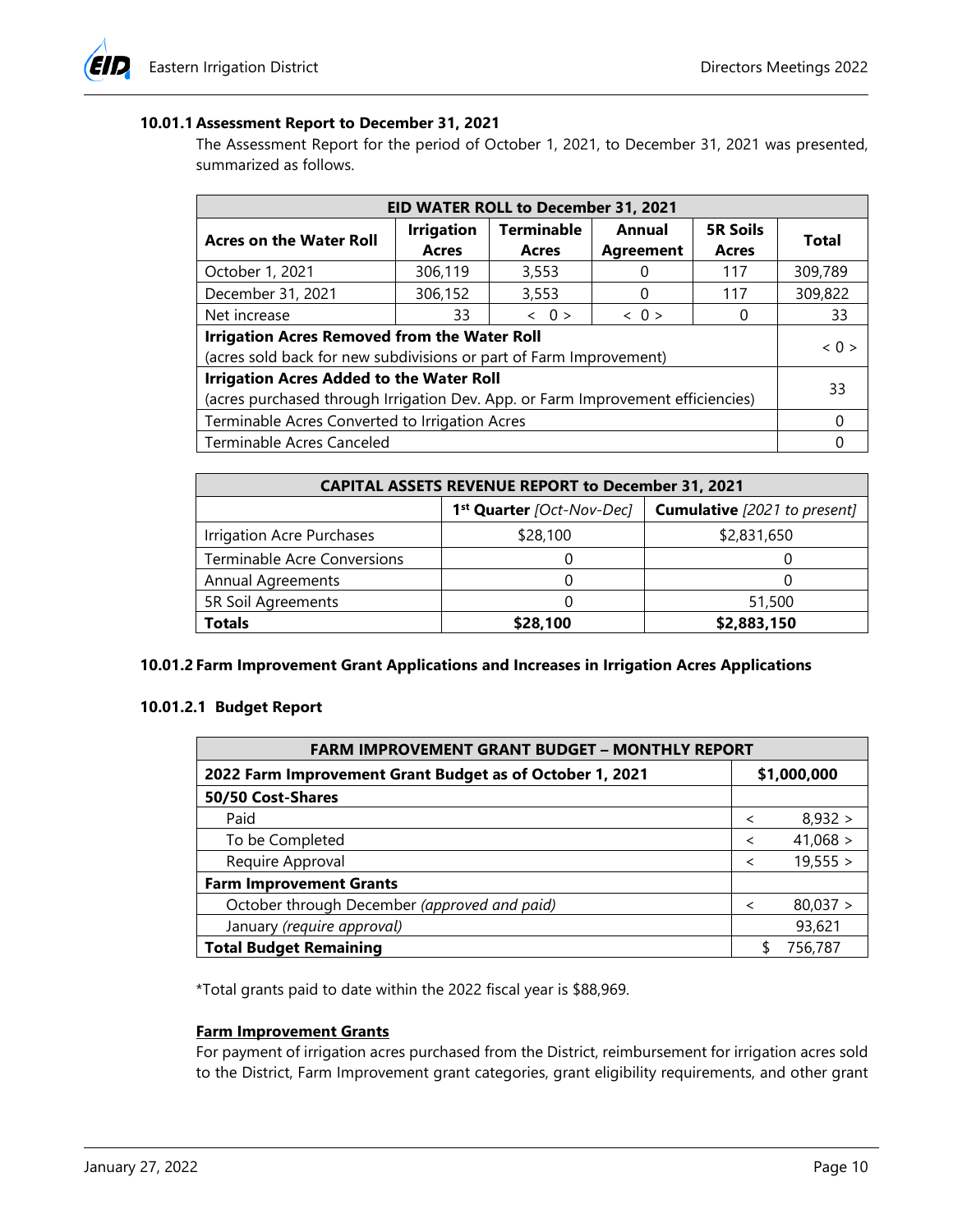

constraints, landowners may reference the current Capital Assets Charges Bylaw and Farm Improvement Policy, which are posted on the District's website.

**Cost-Shares** *(turnouts, crossings, drain relocations, tree removal, machine leveling, gated pipe, etc.)*

#### **10.01.2.2 Dugout Infill – Dennis & Ella Endersby – NW 16-19-13 W4M**

The landowners are applying for a 50/50 cost-share to infill a dugout to accommodate a corner arm pivot. The work is estimated to cost \$10,150 of which the EID by policy will pay 50% up to \$15,000 per parcel.

**2022-01-033 Moved by R. Owen that the Board approve the Farm Improvement for Dennis & Ella Endersby for the infill of a dugout to accommodate a corner arm pivot in NW 16-19-13 W4M, to be funded on a 50/50 cost-share basis, up to \$12,000. The project is estimated to cost \$10,150; of which the Landowner's share is \$5,075. Seconded by D. Peltzer. CARRIED UNANIMOUSLY**

#### **10.01.2.3 Dugout & Drain Infill – Gregory & Kathelynn Drake – SE 15-20-14 W4M**

The landowners are applying for a 50/50 cost-share to infill a drain and 2 dugouts to accommodate a wiper pivot. The work is estimated to cost \$17,516 of which the EID by policy will pay 50% up to \$15,000 per parcel.

**2022-01-034 Moved by R. Owen that the Board approve the Farm Improvement for Gregory & Kathelynn Drake for the infill of a drain and 2 dugouts to accommodate a wiper pivot in SE 15-20-14 W4M, to be funded on a 50/50 cost-share basis, up to \$12,000. The project is estimated to cost \$17,516; of which the Landowner's share is \$8,758. Seconded by T. Hemsing. CARRIED UNANIMOUSLY**

**Converting to a More Efficient Method of Irrigation** *(wheels, pivot, sub-surface)*

#### **10.01.2.4 Flood to Pivot – Charles & Wynona Hansen – S ½ 07-19-13 W4M**

- Previous Grant: \$3,346 (motion 2005-12-246)
- Current Assessment: 183 acres (171 wiper pivot, 12 flood)
- Converting: 12 acres flood to wiper pivot (15 acre pivot with 3 acre overlap)
- Assessment remains the same at 183 acres, all under pivot
- **2022-01-035 Moved by D. Peltzer that the Board approve the Farm Improvement for Charles & Wynona Hansen for the conversion of 12 acres flood to wiper pivot in S ½ 07-19-13 W4M. The Farm Improvement Grant available to the Landowner is \$18,300 (183 acres x \$100/acre) less \$3,346 (previous grant); with the payable amount being \$1,200 (12 acres x \$100/acre). Seconded by B. Schmidt. CARRIED UNANIMOUSLY**
- **2022-01-036 Moved by D. Peltzer that the deduction of \$200/acre applied in December 2005 to 9 acres in S ½ 07-19-13 W4M be returned to Charles & Wynona Hansen for 9 new efficiencies; 9 acres x \$200/acre = \$1,800. Seconded by B. Schmidt. CARRIED UNANIMOUSLY**

## **10.01.2.5 Flood to Corner Arm – Charles & Wynona Hansen – NE 19-19-13 W4M**

- Previous Assessment: 141 acres flood
- Current Assessment: 148 acres flood (7 acres added for general assessment)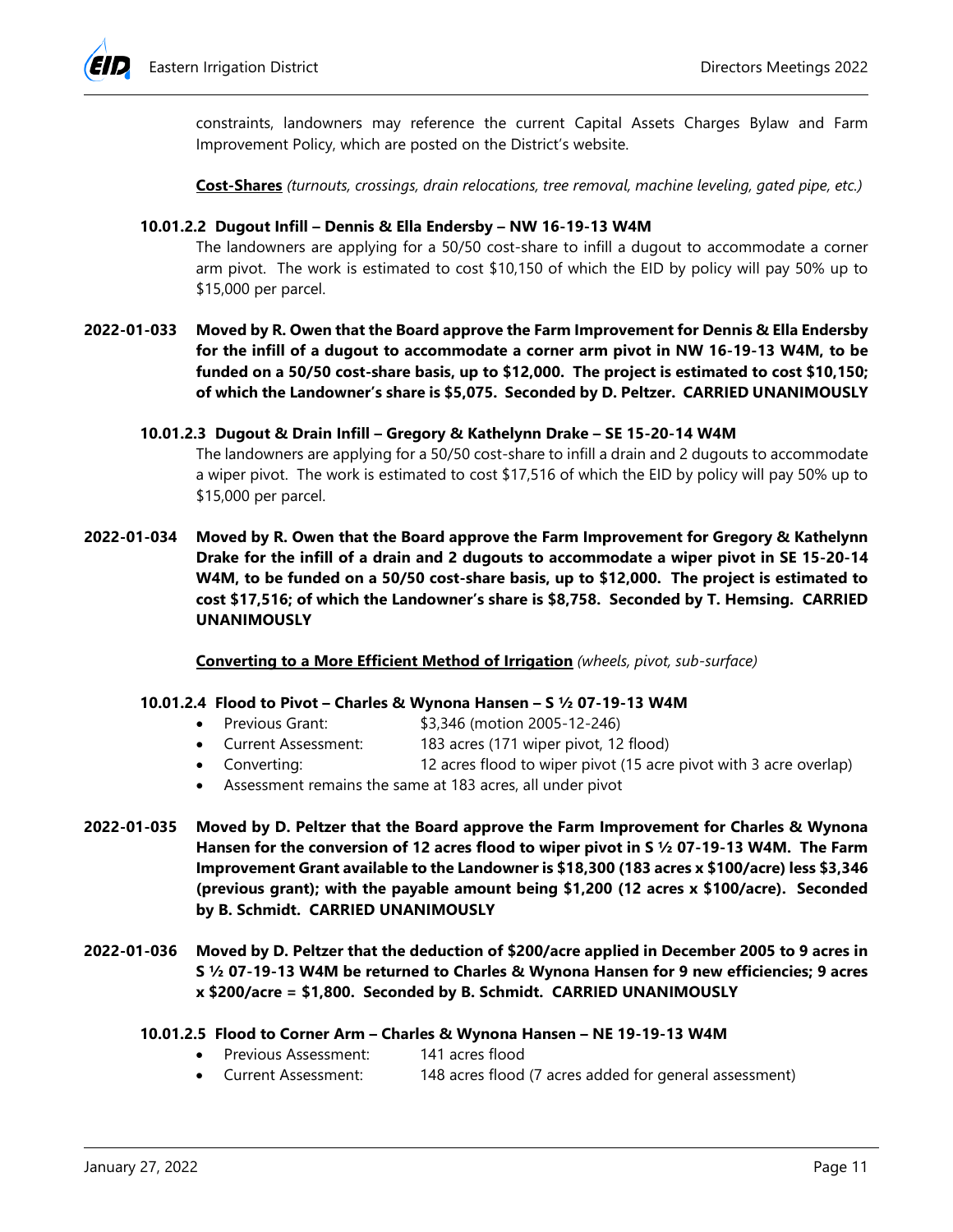

- Converting: 16 acres flood to corner arm; keeping 10 acres outside pivot area
- Assessment remains the same at 148 acres (122 pivot, 16 corner arm, 10 outside)
- **2022-01-037 Moved by R. Owen that the Board approve the Farm Improvement for Charles & Wynona Hansen for the conversion of 16 acres flood to corner arm in NE 19-19-13 W4M. The Farm Improvement Grant available to the Landowner is \$14,100 (141 acres x \$100/acre); with the payable amount being \$11,200 (16 acres x \$700/acre) less \$5,000 (10 acres x \$500/acre) deduction for keeping acres outside the pivot area = \$6,200. Seconded by T. Hemsing. CARRIED UNANIMOUSLY**

**Upgrades** *(panels, nozzles, drag hoses, replacement pivots, pumps),* and **Corner Irrigation** *(corner arm, subsurface)*

## **10.01.2.6 Panel – Blue Rock Ranching Ltd (Sharon Pickett) – NE 36-22-17 W4M**

- Previous Assessment: 130 acres
- Previous Grant: \$2,049 (motion 217-12-2002)
- Current Assessment: 132 acres (2 acres added through General Assessment)
- Installing: panel
- Assessment remains the same at 132 acres, all under pivot
- Parcel has reached its maximum grant funding
- **2022-01-038 Moved by B. Schroeder that the Board approve the Farm Improvement for Blue Rock Ranching Ltd for the panel upgrade in NE 36-22-17 W4M purchased for \$12,744. The Farm Improvement Grant available and payable to the landowner is \$13,000 (130 acres x \$100/acre) less \$2,049 (previous grant) = \$10,951. Seconded by D. Peltzer. CARRIED UNANIMOUSLY**
- **2022-01-039 Moved by B. Schroeder that the deduction of \$200/acre applied in December 2002 to 8 acres in NE 36-22-17 W4M be returned to Blue Rock Ranching for 8 new efficiencies; 8 acres x \$200/acre = \$1,600. Seconded by D. Peltzer. CARRIED UNANIMOUSLY**
	- **10.01.2.7 Transfer – Eastwood Farms Ltd (Tjark Stikker) – NW 24 & NW 25-14-14 to SW 29 & SE 31-14-13 W4M**

The landowner has requested to transfer 8 irrigation acres to 2 quarter sections to accommodate replacement pivots with corner arm additions. Operations has confirmed that there are no issues with the requested transfer.

## **2022-01-040 Moved by T. Hemsing that the Board approve the transfer of:**

- **1 irrigation acre from NW 24-14-14 W4M, and**
- **7 irrigation acres from NW 25-14-14 W4M;**

**to:**

- **SE 31-14-13 W4M (3 acres), and**
- **SW 29-14-13 W4M (5 acres);**

**all lands being owned by Eastwood Farms Ltd (Tjark Stikker). Seconded by B. Schmidt. CARRIED UNANIMOUSLY**

**Corner Irrigation** *(corner arm, subsurface)* and **Upgrades** *(panels, nozzles, drag hoses, replacement pivots, pumps)*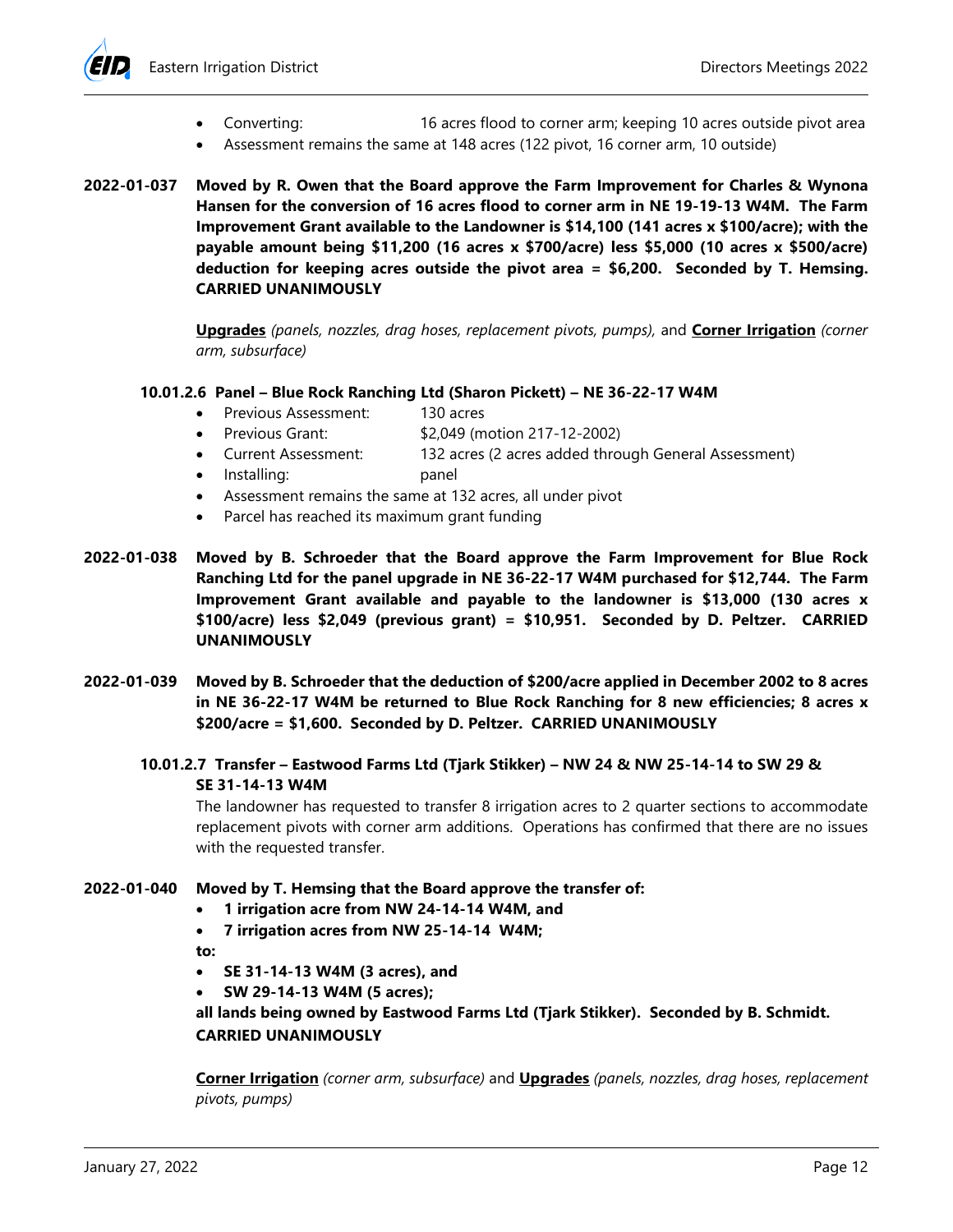#### **10.01.2.8 Pivot Replacement with Corner Arm – Eastwood Farms Ltd (Tjark Stikker) – NW 24-14-14**

- Previous Assessment: 142 acres
- Current Assessment: 141 acres (1 acre transferred to SE 31-14-13 W4M, 2022-01-039)
- Installing: replacement pivot with corner arm
- Assessment remains the same at 141 acres, all under pivot (126 pivot, 15 corner arm)
- Parcel has reached its maximum grant funding
- **2022-01-041 Moved by T. Hemsing that the Board approve the Farm Improvement for Eastwood Farms Ltd for the pivot replacement with corner arm in NW 24-14-14 W4M purchased for \$176,583. The Farm Improvement Grant available and payable to the landowner is \$12,600 (126 acres x \$100/acre) + \$10,500 (15 acres x \$700/acre) = \$23,100. Seconded by B. Schroeder. CARRIED UNANIMOUSLY**

#### **10.01.2.9 Pivot Replacement with Corner Arm – Eastwood Farms Ltd (Tjark Stikker) – SE 31-14-13**

- Previous Assessment: 148 acres
- Current Assessment: 151 acres (3 acres transferred in, motion 2022-01-039)
- Installing: replacement pivot with corner arm
- Assessment remains the same at 151 acres, all under pivot (138 pivot, 13 corner arm)
- Parcel has reached its maximum grant funding
- **2022-01-042 Moved by R. Owen that the Board approve the Farm Improvement for Eastwood Farms Ltd for the pivot replacement with corner arm in SE 31-14-13 W4M purchased for \$153,610. The Farm Improvement Grant available and payable to the landowner is \$13,800 (138 acres x \$100/acre) + \$9,100 (15 acres x \$700/acre) = \$22,900. Seconded by B. Schroeder. CARRIED UNANIMOUSLY**

# **10.01.2.10 Panel & Nozzles – Ed J Lundquist Farms Ltd (Patrick Hourigan & Elsie Lundquist)**

- **– NE 10-15-13 W4M**
- Previous Assessment: 150 acres
- Current Assessment: 153 acres (3 acres added for general assessment)
- Installing: panel & nozzles
- Assessment remains the same at 153 acres, all under corner arm pivot
- Parcel has reached its maximum grant funding
- **2022-01-043 Moved by D. Peltzer that the Board approve the Farm Improvement for Ed J Lundquist Farms Ltd for the panel and nozzles upgrade in NE 10-15-13 W4M purchased for \$19,100. The Farm Improvement Grant available and payable to the landowner is \$15,000 (150 acres x \$100/acre). Seconded by T. Hemsing. CARRIED UNANIMOUSLY**

#### **10.01.2.11 Panel – Ronald Sereda – NE 33-14-13 W4M**

- Previous Assessment: 131 acres
- Current Assessment: 150 acres (19 acres added through irrigation development)
- Installing: panel upgrade
- Assessment remains the same at 150 acres, all under corner arm pivot

# **2022-01-044 Moved by B. Schroeder that the Board approve the Farm Improvement for Ronald Sereda for the panel upgrade in NE 33-14-13 W4M purchased for \$10,870. The Farm Improvement**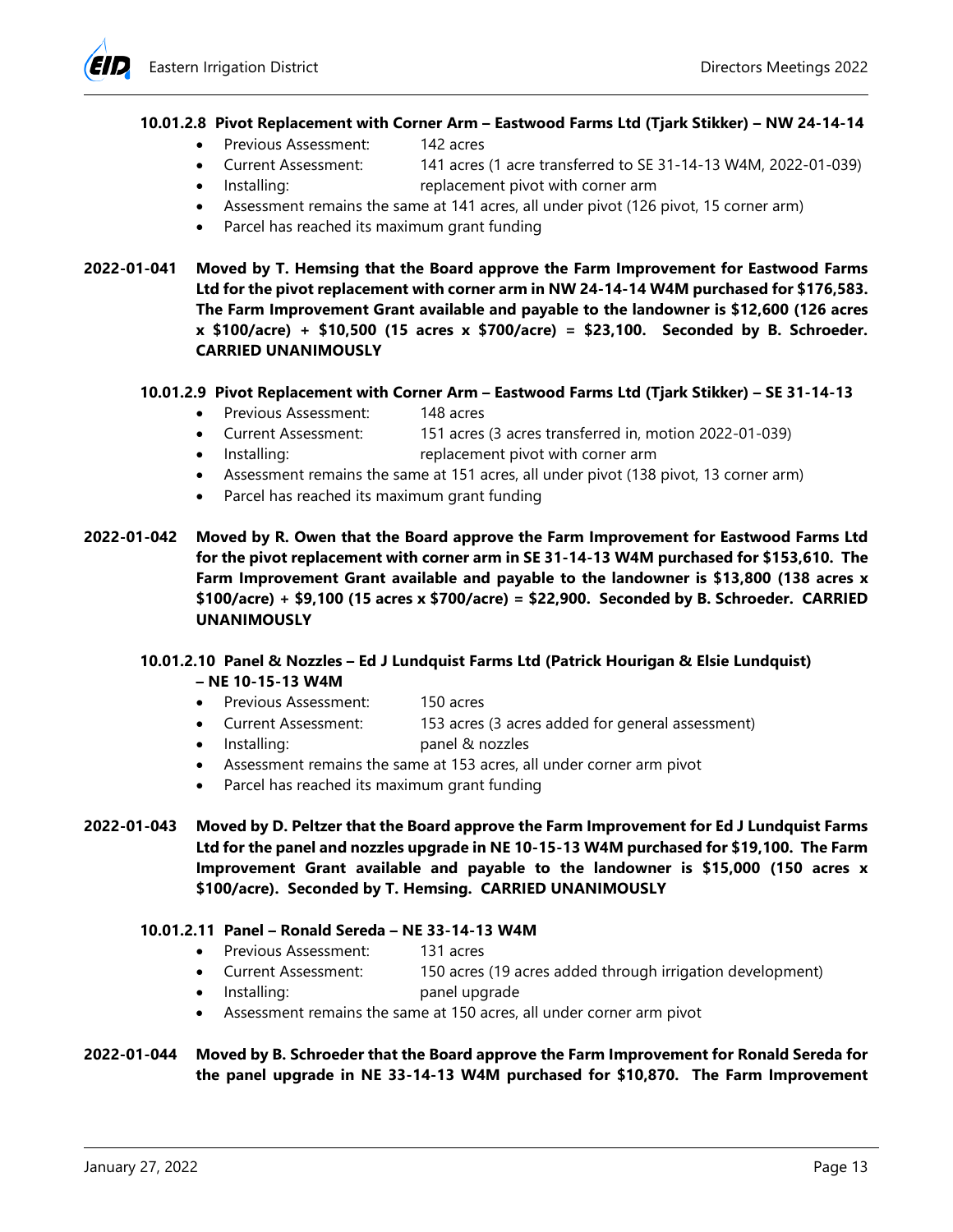## **Grant available to the landowner is \$13,100 (131 acres x \$100/acre); with the payable amount being \$10,870. Seconded by T. Hemsing. CARRIED UNANIMOUSLY**

#### **Increase in Irrigation Acres**

For payment of irrigation acres purchased from the District and full disclosure of the parameters in applying for irrigation acres, landowners may reference the current Capital Assets Charges Bylaw and Irrigation Acres Bylaw, which are posted on the District's website.

#### **10.01.2.12 Increase – Alfred & Nancy Klassen and Greg & Rosemary Klassen – N ½ 26-22-17 W4M**

- Previous Assessment: 263 acres
- Current Assessment: 273 acres (10 acres added through general assessment)
- Proposal: add small wiper pivot; 9 additional acres required (infill)
- Efficiency Acres Gained: 0
- New Assessment: 282 acres; all under pivot
- Notes: project must be complete by January 31, 2023

## **2022-01-045 Moved by T. Hemsing that the Board approve the Increase in Irrigation Acres application for Alfred & Nancy Klassen and Greg & Rosemary Klassen for 9 infill acres in N ½ 26-22-17 W4M. The capital assets charge is \$8,550 (9 acres x \$950/acre). Seconded by D. Peltzer. CARRIED UNANIMOUSLY**

#### **10.01.2.13 Increase – Cliff Sewall – NE 22-18-16 W4M**

- Current Assessment: 81 acres • Proposal: flood to wiper pivot; 10 acres to be converted from terminable to irrigation, and 22 additional acres required (efficiency) • Efficiency Acres Gained: Class B flood to pivot; 81 x 1.4 = 32 efficiency acres
- New Assessment: 113 acres; all under wiper pivot
- Notes: project must be complete by January 31, 2023
- **2022-01-046 Moved by R. Owen that the Board approve the Increase in Irrigation Acres application for Cliff Sewall for 22 efficiency acres in NE 22-18-16 W4M. The capital assets charge is \$20,900 (22 acres x \$950/acre). Seconded by B. Schroeder. CARRIED UNANIMOUSLY**
- **2022-01-047 Moved by R. Owen that the Board approve the conversion of 10 terminable acres to irrigation acres in NE 22-18-16 W4M, lands being owned by Cliff Sewall. The capital assets charge to convert 10 terminable acres to irrigation acres is \$3,500 (10 x \$350/acre). Seconded by B. Schroeder. CARRIED UNANIMOUSLY**
- **2022-01-048 Moved by R. Owen that the Board approve the registration of an Irrigable Unit on both parcels within NE 22-18-16 W4M, lands being owned by Cliff Sewall. Seconded by B. Schroeder. CARRIED UNANIMOUSLY**

#### **10.01.2.14 Increase – Jeffrey & Sheryl Van Wert – S ½ 01-18-13 W4M**

- Current Assessment: 173 acres (129 irrigation, 44 terminable)
- Proposal: shift, infill & add C/A to pivot, and add new wiper pivot;
	- 44 acres to be converted from terminable to irrigable and 33 additional acres required (32 efficiency, 1 infill)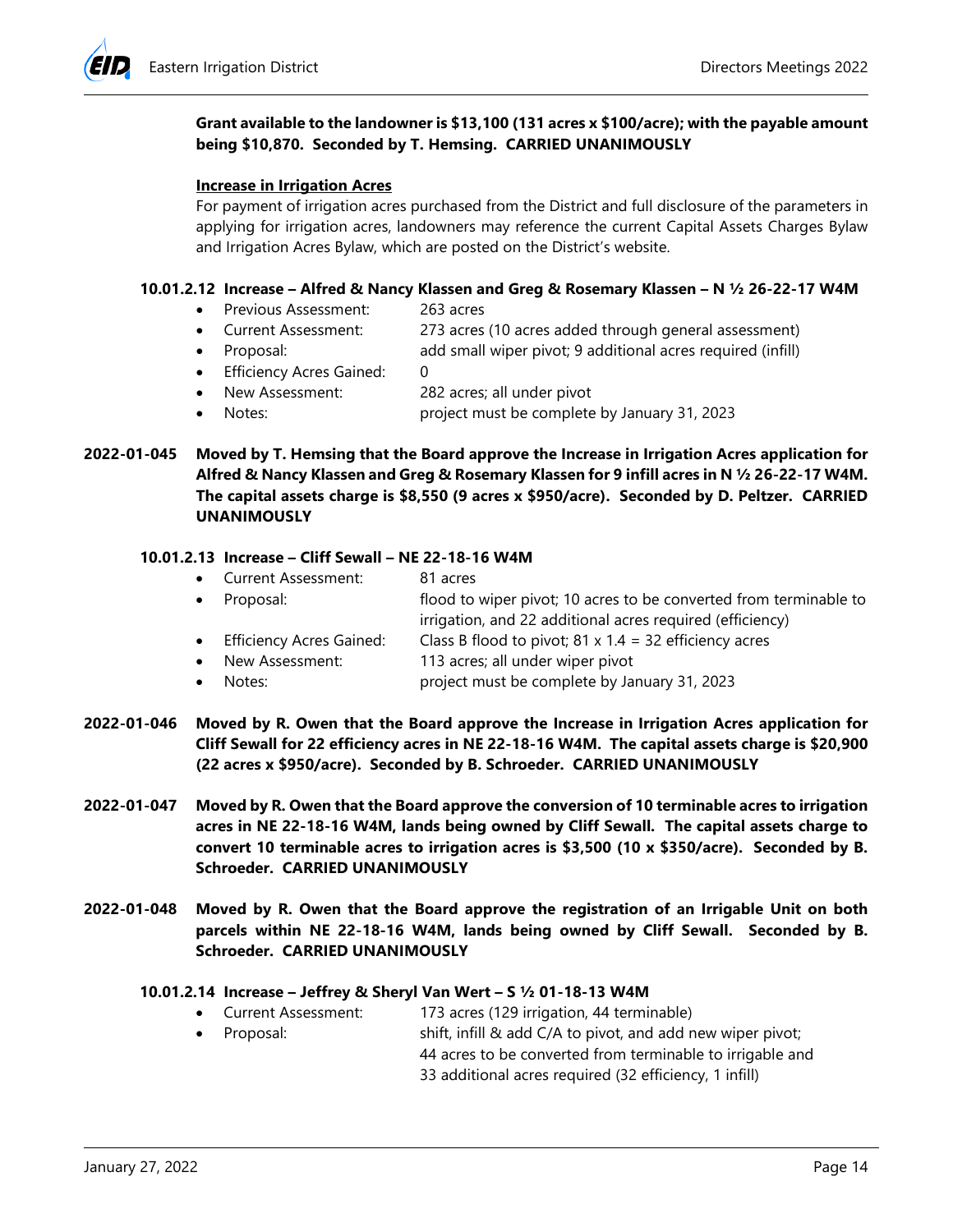

- Efficiency Acres Gained: Undeveloped, rough flood to pivot;  $58 \times 1.5 = 29$  efficiency acres Wheels to pivot; 20  $\times$  1.15 = 3 efficiency acres New Assessment: 206 acres; all under pivot
- Notes: project must be complete by January 31, 2023
- **2022-01-049 Moved by B. Schroeder that the Board approve the Increase in Irrigation Acres application for Jeffrey & Sheryl Van Wert for 32 efficiency acres and 1 infill acre in S ½ 01-18-13 W4M. The capital assets charge is \$31,350 (33 acres x \$950/acre). Seconded by R. Owen. CARRIED UNANIMOUSLY**
- **2022-01-050 Moved by B. Schroeder that the Board approve the conversion of 44 terminable acres to irrigation acres in S ½ 01-18-13 W4M, lands being owned by Jeffrey & Sheryl Van Wert. The capital assets charge to convert 44 terminable acres to irrigation acres is \$15,400 (44 x \$350/acre). Seconded by R. Owen. CARRIED UNANIMOUSLY**
	- **10.01.2.15 Increase – Rosecroft Farms Ltd (Rick & Annette Baerg), Mary Anne Baerg, and Robert & Joyce Baerg – SE 15-21-16 W4M**
		- Current Assessment: 146 acres wheels
		- Proposal: wheels to corner arm pivot; 8 additional acres required (efficiency)
		- Efficiency Acres Gained: Wheels to pivot; 146 x 1.15 = 22 efficiency acres
		- New Assessment: 154 acres; all under corner arm pivot
		- Notes: project must be complete by January 31, 2023
- **2022-01-051 Moved by D. Peltzer that the Board approve the Increase in Irrigation Acres application for Rosecroft Farms Ltd, Mary Anne Baerg, and Robert & Joyce Baerg for 22 efficiency acres in SE 15-21-16 W4M. The capital assets charge is \$7,600 (8 acres x \$950/acre). Seconded by R. Owen. CARRIED UNANIMOUSLY**

**Cost-Shares** *(turnouts, crossings, drain relocations, tree removal, machine leveling, gated pipe, etc.)*

**10.01.2.16 Cost-Share – Rosecroft Farms Ltd (Rick & Annette Baerg), Mary Anne Baerg, and Robert & Joyce Baerg – SE 15-21-16 W4M**

The landowners have applied for a 50/50 cost-share for a dugout infill and tree removal in SE 15- 21-16 W4M to accommodate a corner arm pivot. By policy, the EID will pay 50% up to \$15,000 per parcel; this project is estimated to cost \$11,444.

**2022-01-052 Moved by D. Peltzer that the Board approve the Farm Improvement for Rosecroft Farms Ltd, Mary Anne Baerg, and Robert & Joyce Baerg for the infill of a dugout and removal of trees to accommodate a corner arm pivot in SE 15-21-16 W4M, to be funded on a 50/50 cost-share basis, up to \$12,000. The project is estimated to cost \$11,444; of which the Landowner's share is \$5,722. Seconded by B. Schroeder. CARRIED UNANIMOUSLY**

## **10.01.2.17 Transfer – Harvey & Marlene Hofmann – NW 16 to SE 21-15-15 W4M**

The landowners have requested to transfer 6 irrigation acres from NW 16-15-15 W4M to SE 21-15- 15 W4M to accommodate a future proposed corner arm. Operations has confirmed that there are no issues with the requested transfer.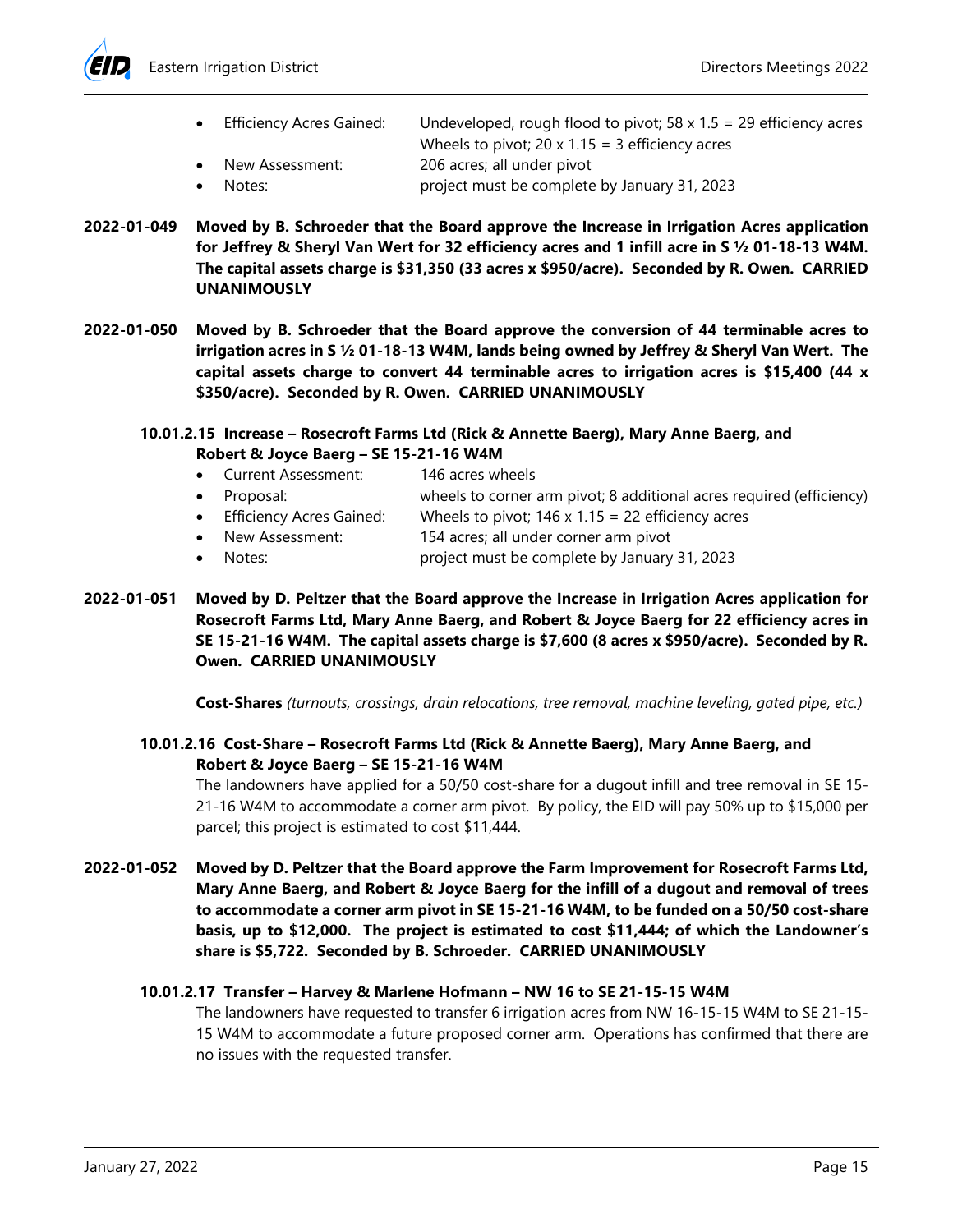

# **2022-01-053 Moved by D. Peltzer that the Board approve the transfer of 6 irrigation acres from NW 16- 15-15 W4M to SE 21-15-15 W4M; all lands being owned by Harvey & Marlene Hofmann. Seconded by T. Hemsing. CARRIED UNANIMOUSLY**

## **10.01.3 Application for Parcel to be Added to the District – Duncan McQuilkan and Jose & Carla Rabadan – NE 36-20-19 W4M**

An application has been received from Duncan McQuilkan and Jose & Carla Rabadan for NE 36- 20-19 W4M to be added to the District. The application is for a Rural Water Use – Country Residential agreement. Operations has confirmed water capacity for the request and has set out conditions. Advertising has been completed, with no written complaints received.

# **2022-01-054 Moved by D. Jacobson that the Board accept the addition of NE 36-20-19 W4M to the Eastern Irrigation District; parcel to be served through a Rural Water Use Agreement (Country Residential and/or Livestock Watering) off the Main Canal. Seconded by T. Hemsing. CARRIED UNANIMOUSLY**

Paperwork will be forwarded to Irrigation Secretariat for certification, followed by Land Titles for notation to the parcel's certificate of title, after which the parcel will be added to the EID.

[1:38 p.m. – 1:42 p.m. Short break; S. Connauton exited the meeting, R. Volek entered.]

#### **10.02 Grazing**

R. Volek presented the following Grazing Report.

#### **10.02.1 Direction for Expired Private Grazing Leases**

Discussion for direction on 9 expired grazing leases was held at the Corporate Planning session on January 25, 2022. Potential irrigation development and current irrigation infrastructure status were reviewed for these parcels. Board preference was to strategize development of EID owned lands as to not affect the demand for new irrigation acres from the water users.

#### **10.02.1.1 7 Short Term Grazing Leases**

To allow time to determine demand for new irrigation acres, it was directed to offer a one-year renewal to the previous leaseholders. Each lease was tendered out in 2019 or 2020 with no 640 acre limitation and no community grazing deduction. If an agreement is declined, the PGL will be publicly tendered for a 1 year term, with no 640 acre limitation, no Community Grazing Lease deduction, and no minimum bid.

# **2022-01-055 Moved by R. Owen that the previous leaseholders of Private Grazing Leases #7048, 7078, 7102, 7123, 7167, 7214, and 7287 be offered:**

- **a one-year renewal agreement for the 2022 grazing season,**
- **with rental rates at the same rates when last tendered in 2019 or 2020,**
- **with no 640 acre limitation, nor Community Grazing Lease deduction;**

# **and if the offer is not accepted, the leases will be publicly tendered out as above with no minimum bid. Seconded by D. Peltzer. CARRIED UNANIMOUSLY**

#### **10.02.1.2 1 Medium Term Grazing Lease**

Expired Private Grazing Lease #7066 was a 5 year lease, administered on an annual basis. It was directed to offer to the previous leaseholder an annual lease agreement that automatically renews,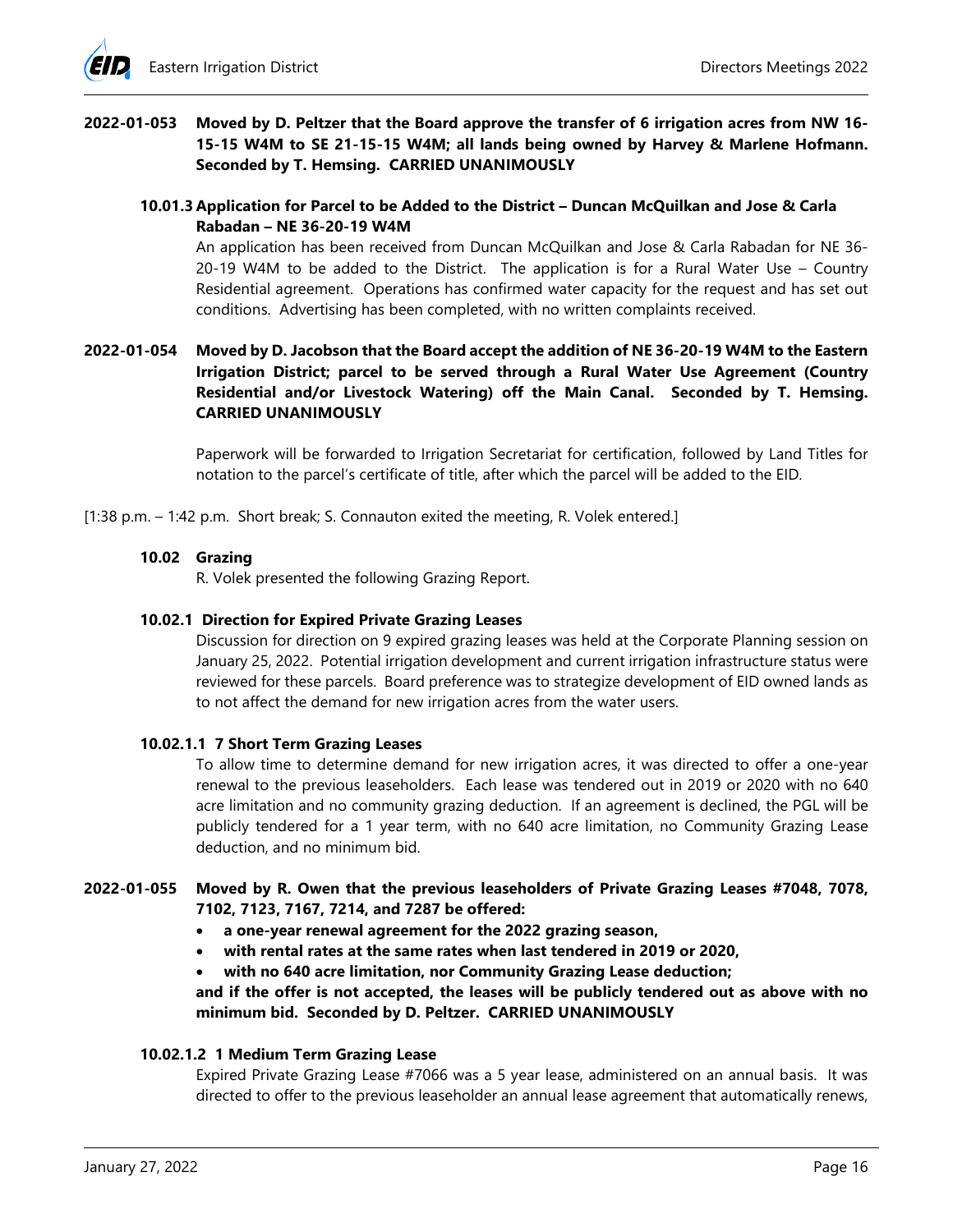at the same rate as tendered in 2017. If an agreement is declined, the PGL will be publicly tendered as an annual lease, automatically renewing, with the standard 640 acre limitation and Community Grazing Lease deduction.

# **2022-01-056 Moved by D. Peltzer that the previous leaseholder of Private Grazing Lease #7066 be offered:**

- **an annual lease that automatically renews,**
- **at the same rental rate when last tendered in 2017,**
- **with standard restrictions and eligibility requirements of a PGL deduction in a Community Grazing Lease, and a 640 acre PGL limitation;**

**and if not accepted, that PGL #7066 be publicly tendered as above, with no minimum bid. Seconded by R. Owen. CARRIED UNANIMOUSLY**

# **10.02.1.3 1 Long Term Grazing Lease**

Long term Private Grazing Lease #7083 has been turned back to the District as the lessee no longer meets residency eligibility requirements. This 302 acre PGL is located in the Gem area in W ½ 06- 24-15 W4M, is rated for 53 AUM, but has no water supply as the previous leaseholder watered cattle in deeded land to the east. Soil tests indicate that there is some potential for irrigation development in the NW. Through discussion it was directed to tender the lease for 1 year to allow retesting of soils in both the NW and SW, and to determine infrastructure capacity for water supply.

# **2022-01-057 Moved by R. Owen that Private Grazing Lease #7083 be tendered for a:**

- **one-year agreement for the 2022 grazing season,**
- **with no minimum bid,**
- **no 640 acre limitation, nor Community Grazing Lease deduction, and**
- **clear notification that no water supply exists.**

**Seconded by D. Jacobson. CARRIED UNANIMOUSLY**

## **10.02.1.4 Annual Grazing Leases**

The Annual Private Grazing Leases identified for potential irrigation development will continue as annual leases as the Board strategizes the development of District land for irrigation.

## [2:14 p.m. R. Volek exited the meeting; N. Fontaine entered.]

## **10.03 Lands, Oil & Gas**

N. Fontaine presented the following Lands, Oil & Gas Report.

## **10.03.1 Rolling Hills Reservoir Campground – Set 2022 Rates and Opening/Closing**

A review was provided of last year's approved rates for the campground and marina at the Rolling Hills Reservoir Campground. With the uncertainties caused by the pandemic in 2020, it was decided that the entire campground would be daily camping only. This decision was generally well received, however there was still some demand for seasonal sites. In 2021, seasonal camping was reinstated offering 35 sites, with 18 reserved for water users; this format will continue for 2022.

## **2022-01-058 Moved by R. Owen that the 2022 rates at the Rolling Hills Reservoir Campground for:**

- **Camping be set at:**
	- o **\$40/night, including GST, on all daily sites,**
		- **plus an additional \$5 per day for 50 amp sites,**
	- o **\$3,200/season, plus GST, for all seasonal sites,**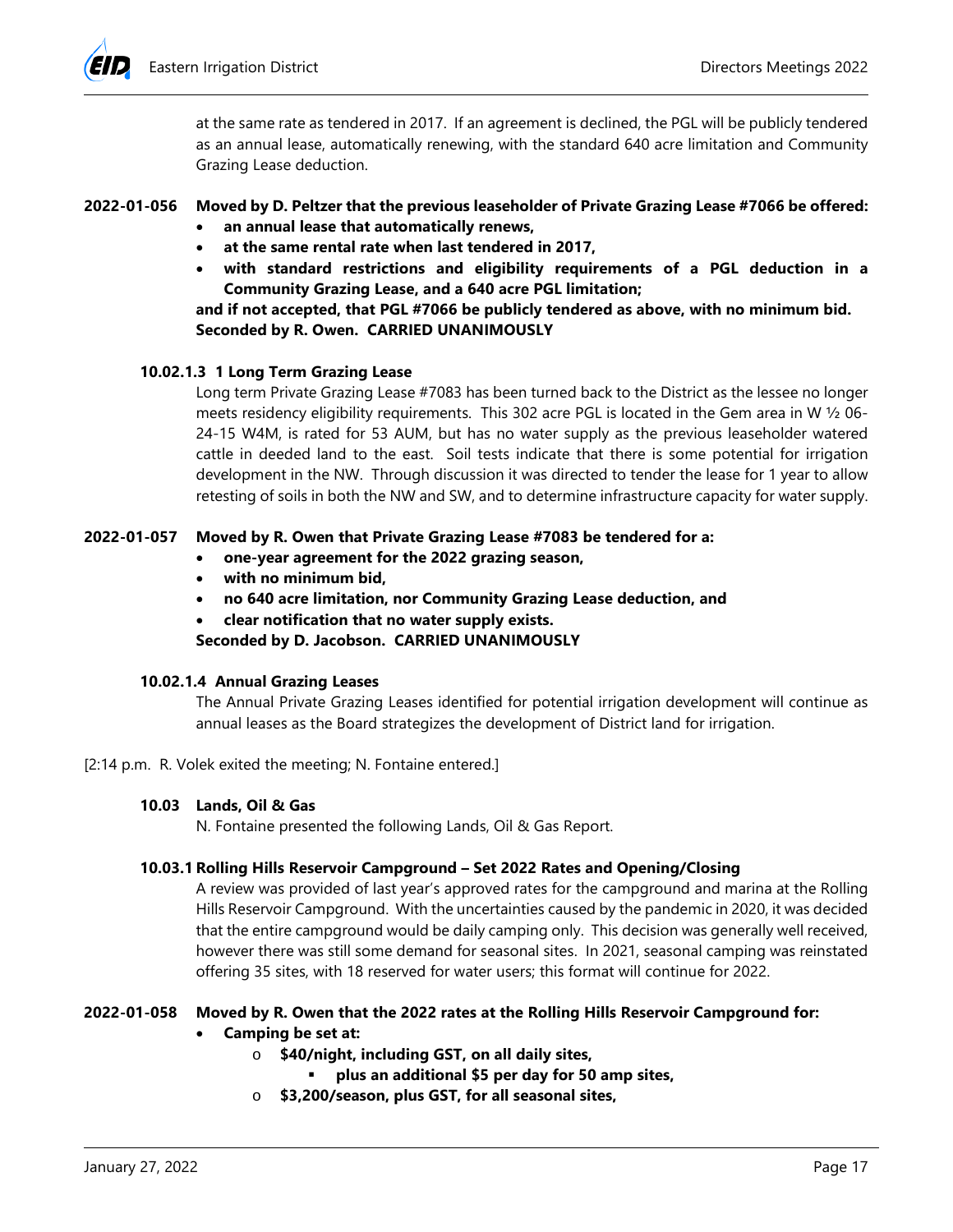

- **35 seasonal sites available, distributed throughout the campground,**
- **18 of the seasonal sites being reserved for Water Users,**
- o **\$500 for the Seasonal Application Fee (payable towards the full seasonal fee); and**
- **Boat Slips be set at:**
	- o **\$10/day, including GST,**
	- o **\$60/week, including GST,**
	- o **\$475/season, plus GST; and**

o **\$475, plus GST, for the Seasonal Application Fee (payable as the full seasonal fee). Seconded by T. Hemsing. CARRIED UNANIMOUSLY**

**2022-01-059 Moved by T. Hemsing that the 2022 Camping Season at the Rolling Hills Reservoir**  Campground open Thursday, May 12<sup>th</sup> and close at noon Friday, September 30<sup>th</sup>. Seconded **by B. Schroeder. CARRIED UNANIMOUSLY**

## **10.03.2 Sale of District Owned Lands Policy**

In general, the District does not market any of its land for sale. However, in the event that a sale of land is being considered, the Sale of District Owned Lands Policy provides guidelines for the request, evaluation, and approval process. The guidelines also outline responsibilities for costs and the annual review of the policy. The revised policy presented included additional language indicating the owner of an adjacent  $\frac{1}{4}$  section would have an initial opportunity to consider acquiring fragmented parcels no longer required by the District. Discussion was given to the revisions being proposed.

**2022-01-060 Moved by B. Schroeder that the Sale of District Owned Lands Policy be revised as presented. Seconded by R. Owen. CARRIED IN FAVOUR – R. Owen, J. Hale, B. Schmidt, D. Peltzer, T. Hemsing, B. Schroeder OPPOSED – D. Jacobson**

- **2022-01-061 Moved by R. Owen that the Board resolve into the Committee of the Whole. Seconded by D. Peltzer. CARRIED UNANIMOUSLY**
- **11.0 Questions Regarding Directors' Pecuniary Interests**
- **10.0 Lands cont'd**

**10.03 Lands, Oil & Gas cont'd**

## **10.03.3 Proposed Bit Coin Mining Project on Existing Oil & Gas Lease**

[3:05 p.m. N. Fontaine exited the meeting.]

**12.0 Annual General Meeting and Annual Report Book**

[3:11 p.m. R. Gagley entered the meeting.]

- **13.0 Scott Canal Update**
- **14.0 Snake Lake Reservoir Project Update**